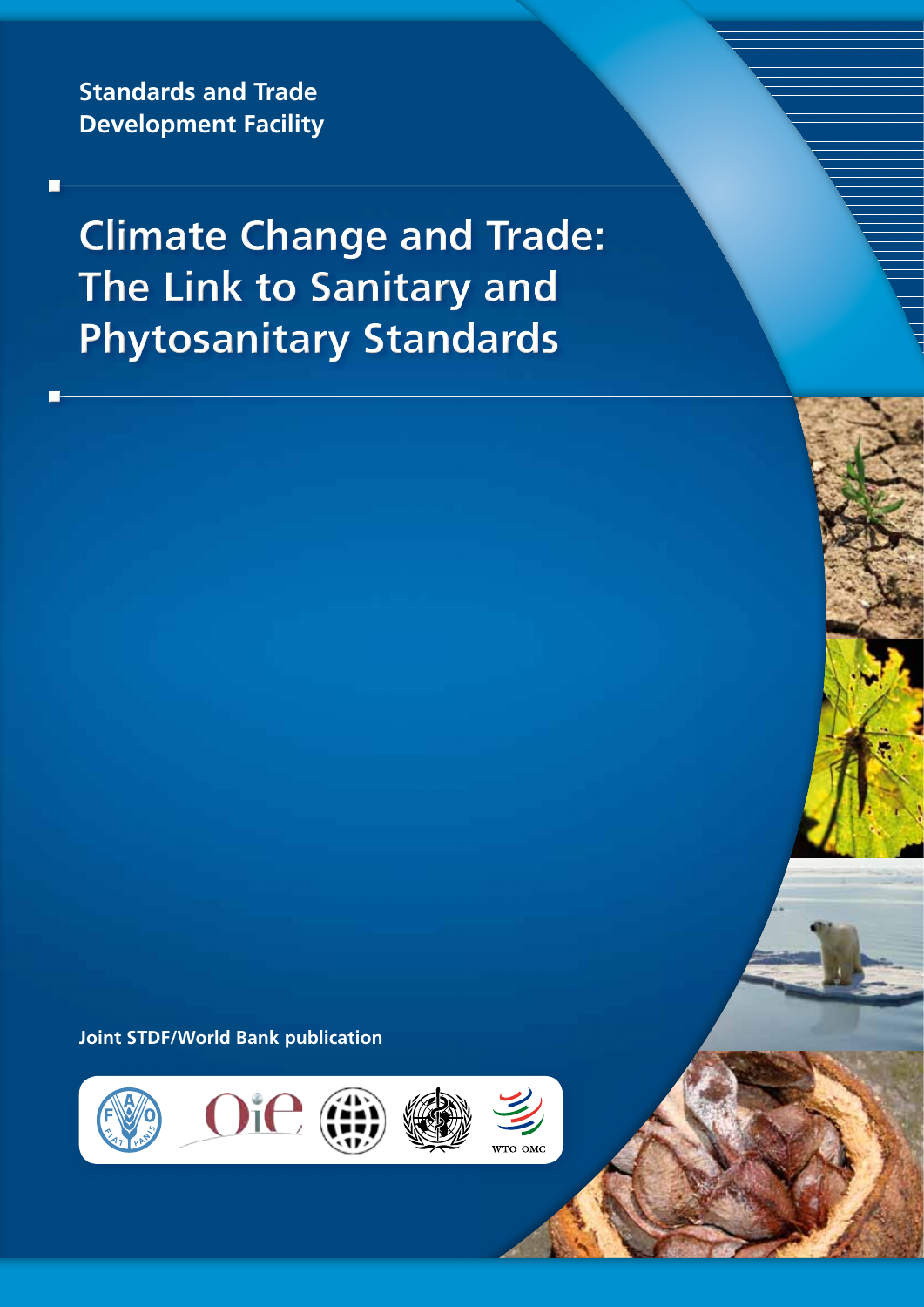# **Climate Change and Trade: The Link to Sanitary and Phytosanitary Standards**

# **Joint paper of the World Bank, Development Research Group, Trade and International Integration (DECTI) and the Standards and Trade Development Facility (STDF)**

**September 2011** 

Original draft prepared by Michael Jensen based on a joint World Bank Development Research Group/STDF seminar on "Climate Change and Agriculture Trade: Risks and Responses", with the support of the World Bank, Development Research Group, Project on Trade Costs and Facilitation, and Multi-Donor Trust Fund on Trade.

The findings, interpretations, and conclusions expressed in this paper are entirely those of the author. They do not necessarily represent the view of the World Bank, its Executive Directors or the countries they represent, or the STDF or any of its partner agencies or donors.

For additional information, contact John S. Wilson, Lead Economist, Development Research Group, the World Bank (jswilson@worldbank.org) and the Standards and Trade Development Facility (STDFSecretariat@wto.org).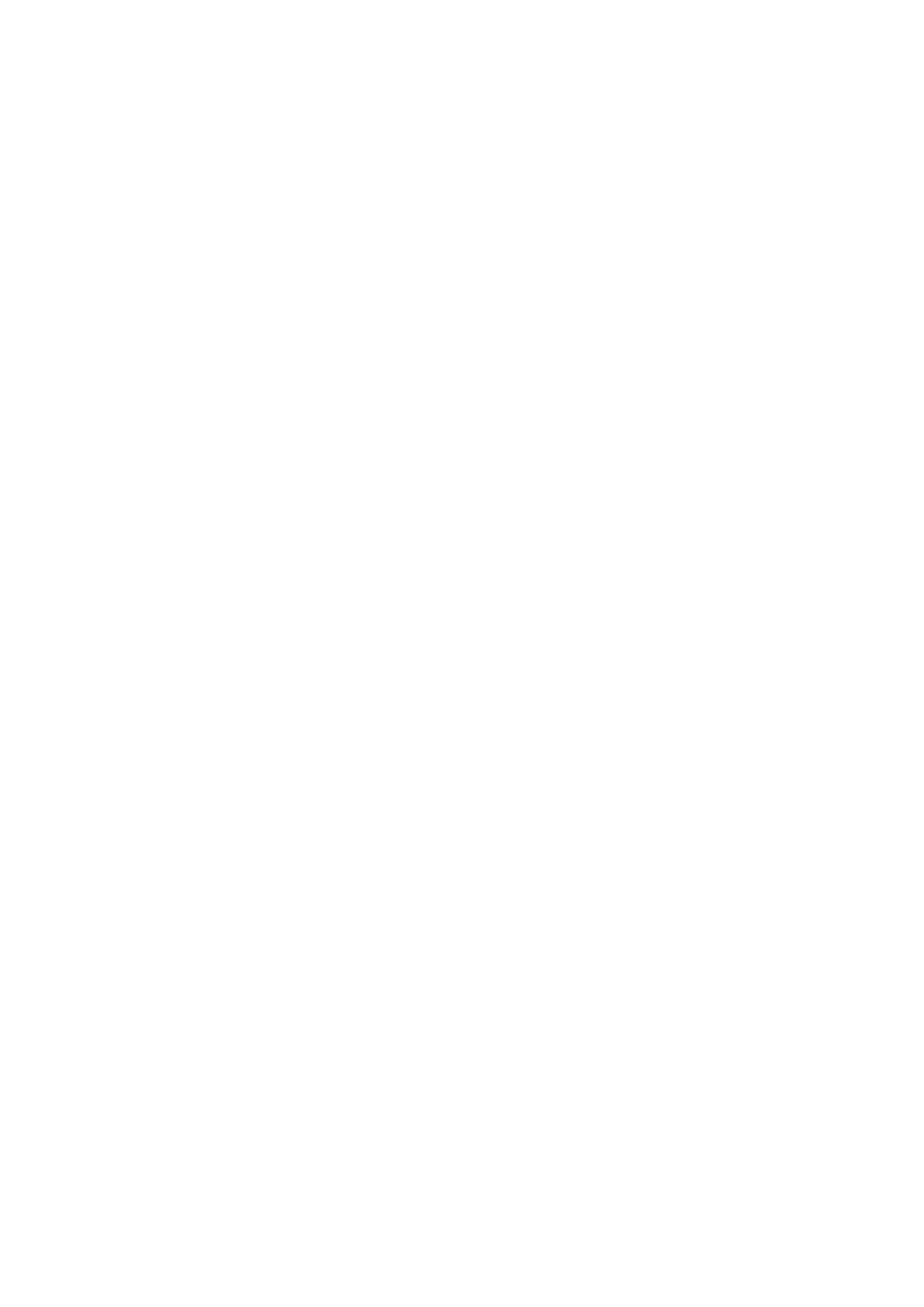## **TABLE OF CONTENTS**

|                | III. POLICY AREAS OF RELEVANCE TO CLIMATE CHANGE AND SPS 8 |  |
|----------------|------------------------------------------------------------|--|
|                |                                                            |  |
| B <sub>1</sub> |                                                            |  |
| $C_{\cdot}$    |                                                            |  |
| D.             |                                                            |  |
|                |                                                            |  |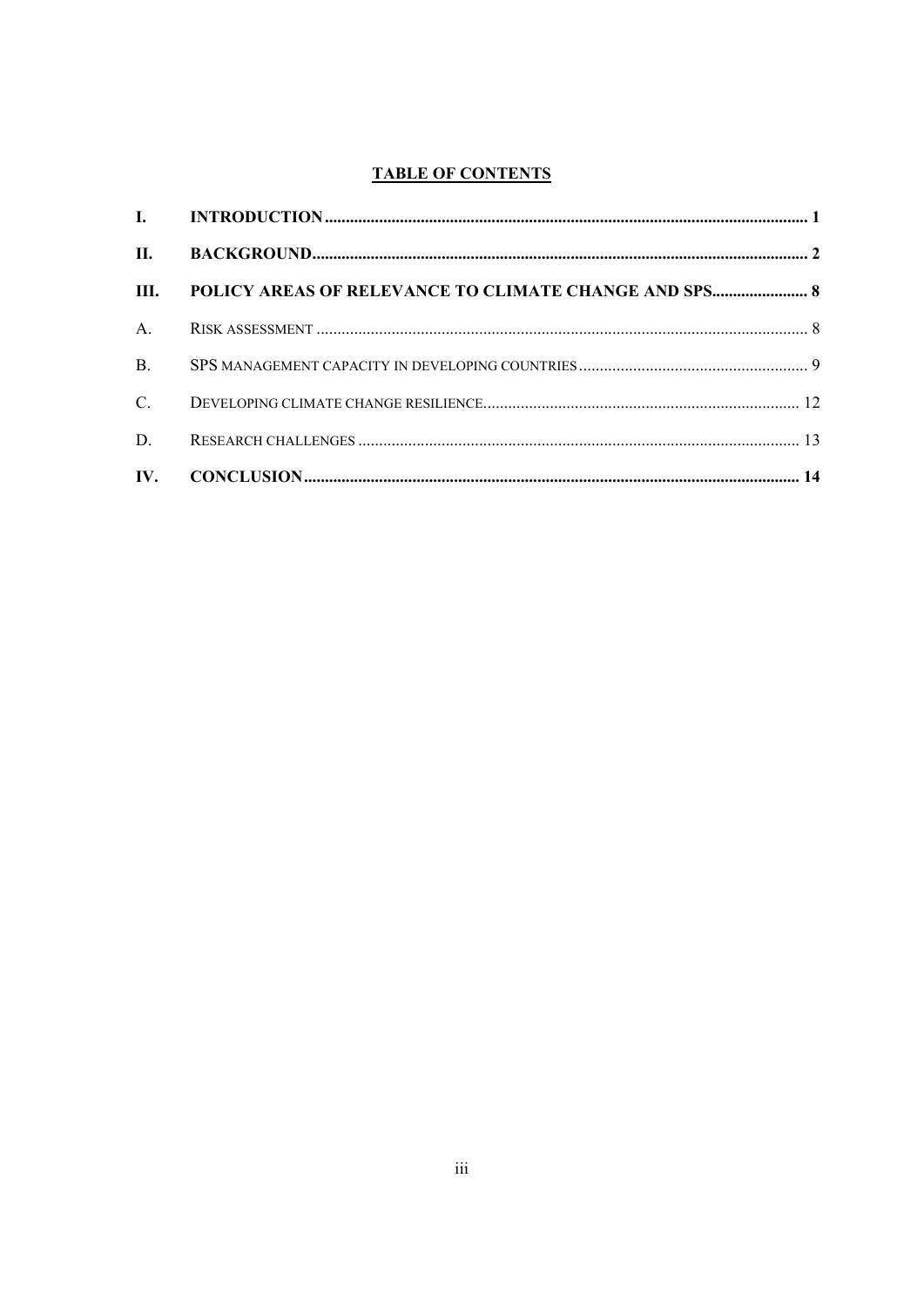## **ACRONYMS**

| <b>CPM</b>    | Commission on Phytosanitary Measures (IPPC)                                                |
|---------------|--------------------------------------------------------------------------------------------|
| <b>DECTI</b>  | Development Research Group, Trade and International Integration                            |
| <b>EMPRES</b> | Emergency Prevention System for Transboundary Animal and Plant Pests and<br>Diseases (FAO) |
| <b>EFSA</b>   | European Food Safety Authority                                                             |
| EU            | European Union                                                                             |
| <b>FAO</b>    | Food and Agriculture Organization of the United Nations                                    |
| GIZ           | Deutsche Gesellschaft für Internationale Zusammenarbeit                                    |
| <b>GLEWS</b>  | Global Early Warning System for Animal Disease including Zoonoses                          |
| <b>IPM</b>    | <b>Integrated Pest Management</b>                                                          |
| <b>IPCC</b>   | Intergovernmental Panel on Climate Change                                                  |
| <b>IPPC</b>   | <b>International Plant Protection Convention</b>                                           |
| <b>LDC</b>    | <b>Least Developed Country</b>                                                             |
| <b>OIE</b>    | World Organisation for Animal Health                                                       |
| <b>SPS</b>    | Sanitary and Phytosanitary                                                                 |
| <b>STDF</b>   | Standards and Trade Development Facility                                                   |
| <b>WAHIS</b>  | World Animal Health Information System (OIE)                                               |
| <b>WHO</b>    | World Health Organization                                                                  |
| <b>WTO</b>    | World Trade Organization                                                                   |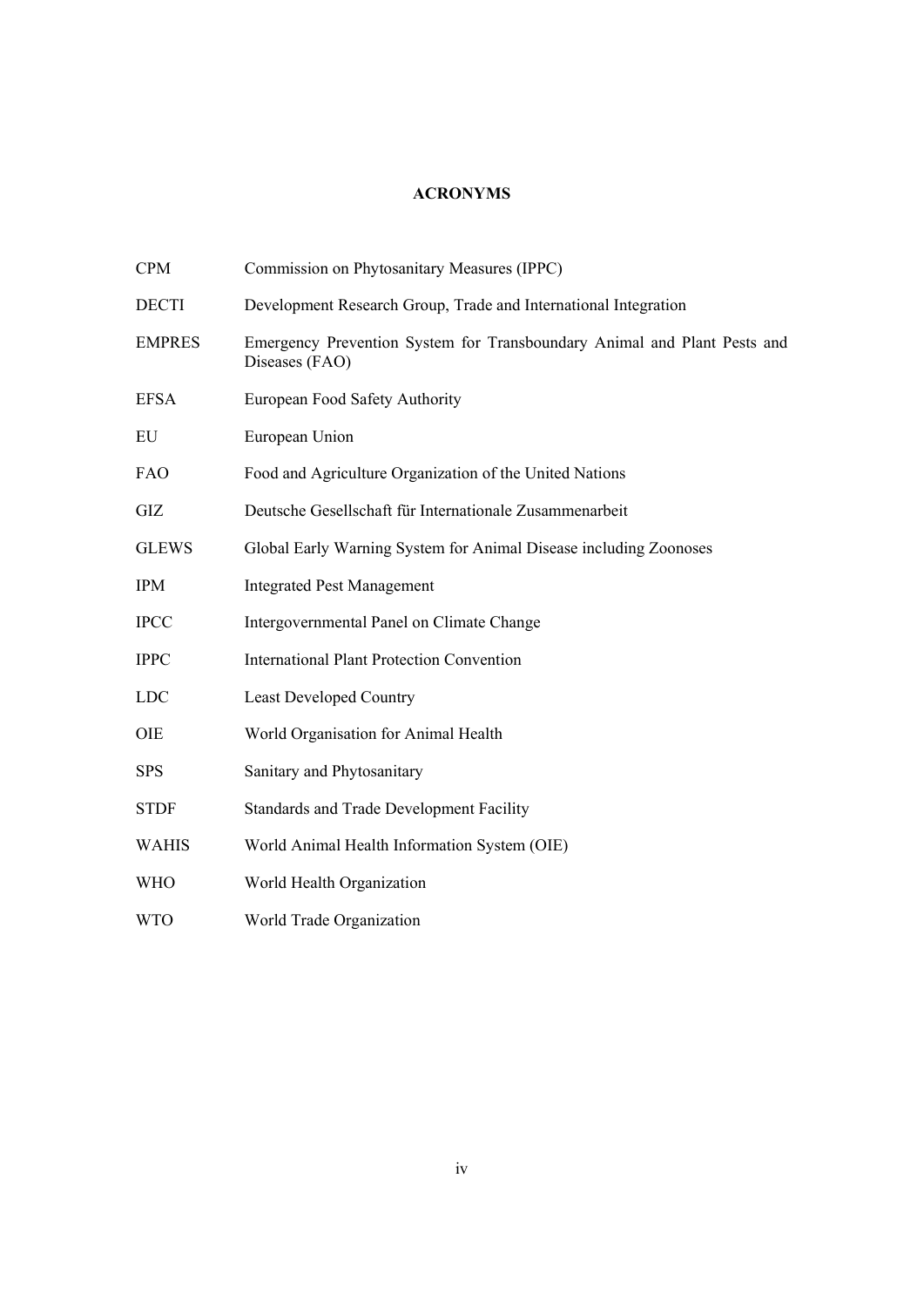#### **EXECUTIVE SUMMARY**

1. Climate change is one of several global changes contributing to increased and new risks of concern for food safety, animal and plant health. While the effects of climate change on food safety, animal and plant health is a relatively new area of study, and information and data gaps persist, available evidence indicates that the effects are real and likely to increase in the future. Some countries have started to consider how climate change will affect sanitary and phytosanitary (SPS) risks in the future. However, much more work is needed to increase highlevel awareness about these effects and to ensure that policies focused on agriculture and trade, as well as food safety, animal and plant health, adequately address them.

2. Climate change increases the need to effectively regulate the interface between trade and SPS risks. This is particularly important in the context of a rising global population and shifting agro-climatic zones, which are expected to produce new food deficit regions. Trade will be crucial to ensure continued access to food as part of the response to climate change. Yet improperly regulated trade may contribute towards the spread of SPS risks to new regions. In this context, it will be essential to ensure that future SPS measures facilitate global agri-food trade, while minimizing SPS risks. The existing international regulatory framework, specifically the Agreement on the Application of Sanitary and Phytosanitary Measures (SPS Agreement), is sufficiently flexible to cope with new and emerging SPS issues caused by climate change. However, climate change is likely to exacerbate the difficulties that many developing countries face in complying with international standards.

3. The challenges posed by climate change are compounded by inadequacies in SPS systems in many countries. Developing countries with weak SPS capacity may become "breeding grounds" for emerging SPS risks linked to rising temperatures and extreme weather events. Additional efforts to enhance SPS capacity as a practical approach to help reduce their vulnerability to climate change are therefore warranted. This will require attention to strengthen national SPS institutions and regulatory frameworks, as well as core capacities in monitoring and surveillance, inspection and diagnosis, risk analysis, emergency preparedness and response. It also calls for a systemic approach to minimize the constraints inherent in targeting particular areas of intervention in isolation, as well as additional resources for SPS capacity building including as part of future climate change adaptation programmes. In addition to enhancing food safety and improving disease and pest control, these efforts will contribute towards increased agricultural production and enhanced food security.

4. Increased pest and disease pressures arising from climate change intensify the demands for improved SPS management capacity at a national, regional and global level. Better collaboration among the concerned institutions both within and across countries will be important in this regard. In some cases, it may be preferable to build up effective regional SPS systems, for instance for detection and control, rather than spreading resources too thinly at a national level with less than optimal outcomes.

5. Further work and research is also needed to increase the resilience of agricultural systems to climate change and to better understand the SPS-related implications of a changing climate in order to prioritize risks and improve the reliability of predictions. This includes more dialogue in the scientific community and among trade policy practitioners on how to deal with issues related to climate change in risk assessment.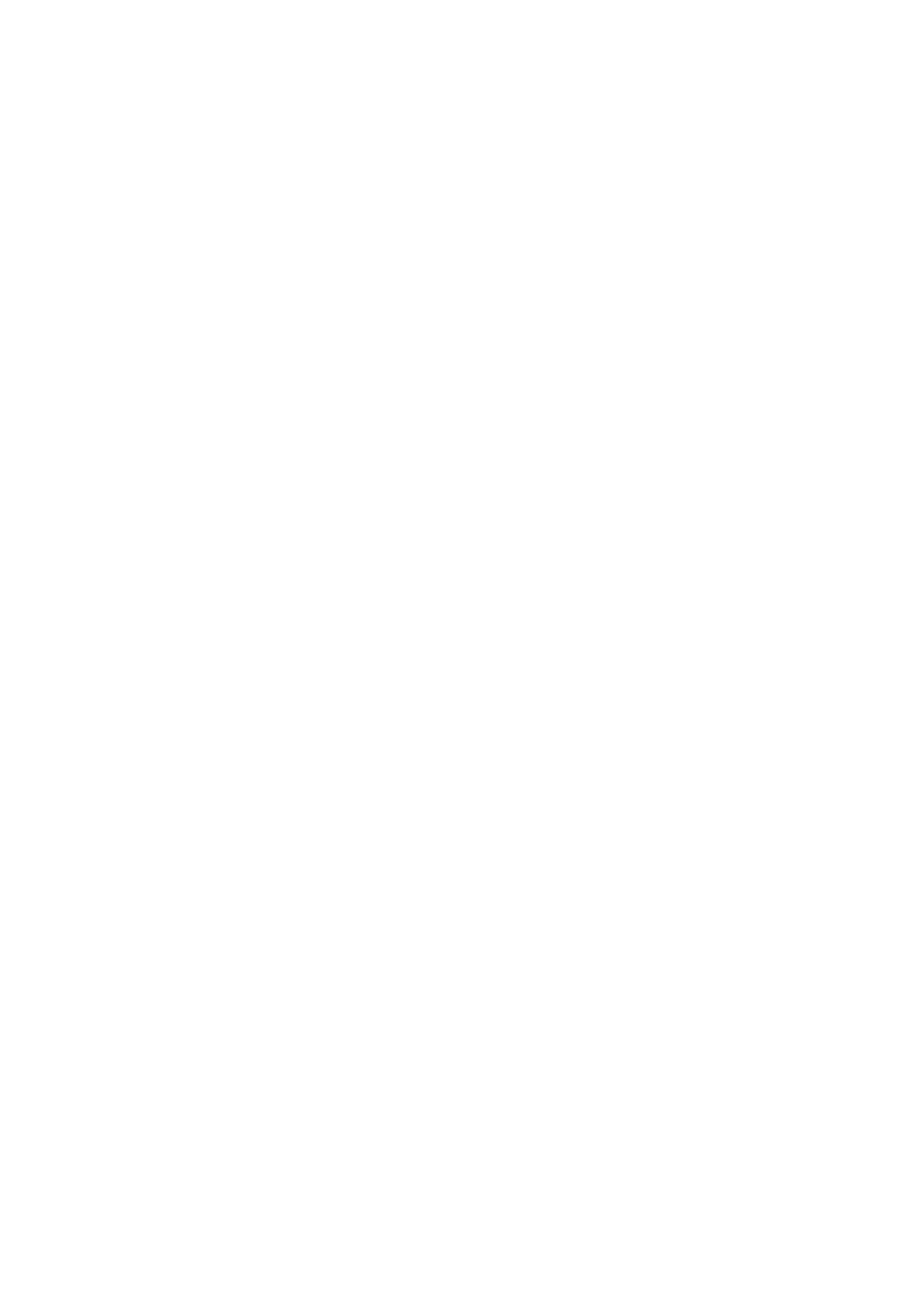## **I. INTRODUCTION**

1. Climate change is ongoing and accelerating. It will affect human health, animal diseases and plant pests as increasing temperatures, changing rainfall patterns and more frequent extreme weather events change the natural ranges of pests and diseases, and disrupt the "predator-prey" relationships that normally keep pest populations in check. In the public debate, these effects get much less attention than melting icebergs because the effects on food safety, animal and plant health – also known as sanitary and phytosanitary (SPS) issues – are much more complex and less intuitive.

2. Increasing pest and disease pressure may negatively impact food security, food safety and rural livelihoods in many developing countries where income from agricultural activities constitutes a significant share of total household and family income. The pest and disease situation is particularly problematic in countries with few technological, institutional and financial resources to make their agricultural sectors more resilient against a changing climate. This includes the least developed countries (LDCs) and other low income countries, where capacity building and technical cooperation is most needed.<sup>1</sup> Yet while many regions are expected to suffer from the negative effects of changing climate, some regions may experience benefits associated with climate change.

3. Various national, regional and international policies focused on issues related to human, animal and plant pests and diseases are already in place, and a number of institutions work to improve them every day. Amidst the bad news about a changing climate, this is the good news. Policies may be adjusted to reflect and address the threat from accelerating climate change. The threat to agriculture from plant pests and animal diseases is ever-changing. While risk may accelerate with climate change, there are already structures in place to deal with this risk. Resources are, however, in short supply. The need for increased attention to these issues, and additional resources to implement new measures in response to this evolving situation is recognized by practitioners. High-level awareness is also required to make change happen, particularly since the technical nature of discussions about animal diseases and plant pests can make it difficult for the general public and decision-makers to understand the issues. As such, more needs to be done to clarify, explain and disseminate the existing stock of knowledge to ensure that existing policies are adjusted appropriately.

4. Trade is one pathway, although not the only one, for the transfer of food safety risks, plant pests and animal diseases to new areas. Existing national, regional and international policy frameworks that regulate SPS issues include provisions to regulate trade. As such, they generally seek to carefully balance the benefits of trade and global economic efficiency against risks associated with food safety, plant pests and animal diseases.

5. The need to regulate the interface between trade and SPS risks is even more pressing in the context of a changing climate. Trade is inextricably linked to the expected effects of climate change on the global food supply. On the one hand, as climate change shifts global agro-climatic zones at a time when world population continues to rise, more agri-food trade will be needed to meet the needs of people living in the new food deficit regions that are expected to emerge. On

<sup>&</sup>lt;u>1</u> <sup>1</sup> For an overview of the challenges facing developing countries in complying with international standards, including the concept for a standards and development forum, which led to the establishment of the STDF see: John S. Wilson (September 2001) "Bridging the Standards Divide: Recommendations for Reform from a Development Perspective", background paper for The World Bank's World Development Report 2002: Building Institutions for Markets.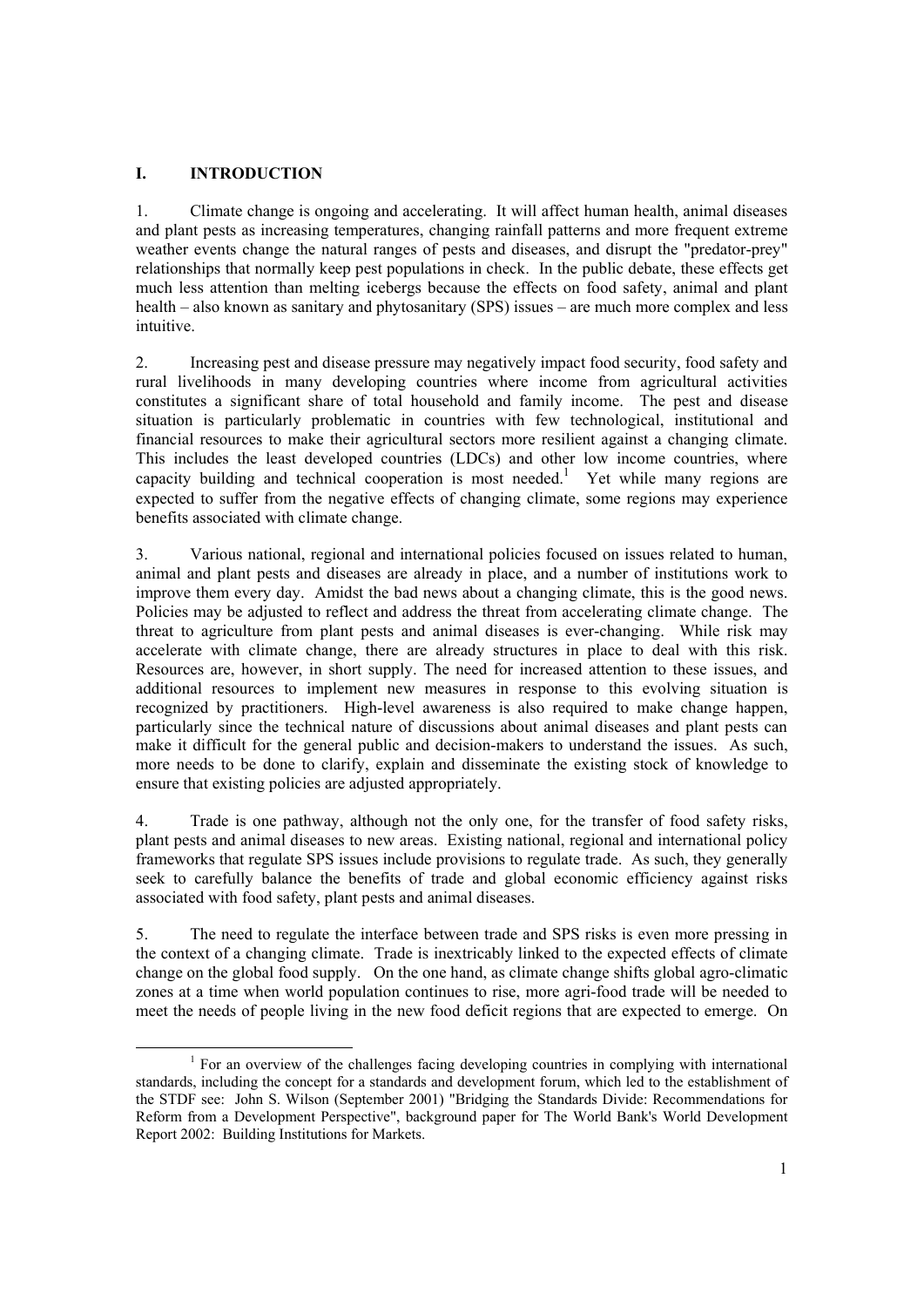the other hand, improperly regulated trade may itself spread plant pests and animal diseases to new regions. Strict rules are central to ensure that protectionist trade measures are not introduced under the guise of sustainable food policies (Scannel 2009).

6. Agricultural trade, SPS risks and climate change are areas where scientific facts need to be properly understood and reflected in policy in order to protect food security, food safety and rural livelihoods. This paper seeks to raise awareness about issues related to SPS risks and standards in the context of agri-food trade and climate change. It reflects and builds on discussions at a seminar on this topic, organized by the World Bank's Development Research Group and the Standards and Trade Development Facility (STDF).<sup>2</sup> The paper is organized in four parts. Following the introduction, section two analyses the scientific understanding of the relationship between climate change, food safety, plant pests, animal diseases and trade. Section three identifies and discusses four key areas for future policy consideration, notably risk assessment, SPS capacity in developing countries, climate change resilience and basic research challenges. A conclusion is provided in section four.

## **II. BACKGROUND**

7. The Intergovernmental Panel on Climate Change (IPCC) demonstrates that substantial changes in average temperatures and precipitation will take place as a result of changing and intensifying human activities and consumption patterns, known as anthropogenic climate change. Rising temperatures and changing precipitation patterns will increase the frequency and magnitude of extreme weather events. Human health and agricultural productivity will be affected, in part, through changing pressures related to food safety, animal diseases and plant pests. The actual impacts of climate change will depend on the policy responses adopted and implemented by governments, as well as the practices of all the stakeholders involved including companies, farmers and consumers.

8. Agricultural productivity must rise to satisfy the needs of the growing global population as well as changing consumer food preferences and consumption patterns, linked to increased incomes. However, growth in productivity has been declining, partly as a consequence of reduced spending on public-funded research and development (Ahmed and Martin 2009). Adverse climate impacts will likely exacerbate the challenge of increasing agricultural productivity, in part because new or spreading plant pests and animal diseases reduce harvests and decimate livestock. Policies focused on agricultural productivity and growth should therefore address these increased pest and disease pressures. Increased investment in agricultural research and development is crucial in this context. In an analysis of alternative policies to raise agricultural production, Ahmed and Martin (2009) find that investments in agricultural research and development have high economic returns, and can also help to reduce poverty along with traditional trade policies.

9. More effective SPS policy responses are needed to minimize negative effects from climate change in international trade. In addition, research must be directed towards developing forms of farming and agro-processing that take into account increased pest and disease pressure from climate change. This response would be preferable to, and more effective than, the introduction of more restrictive trade rules. Regulating trade must not be confused with

 $\overline{\phantom{a}}$ <sup>2</sup> This seminar, "Climate change and agricultural trade: Risks and responses", took place in Washington DC from 22-23 September 2009. Background documents, contributions from speakers and session chairs including presentations delivered, and a Briefing Note summarizing the main conclusions and key messages are available at: http://www.standardsfacility.org/en/TAClimateChange.htm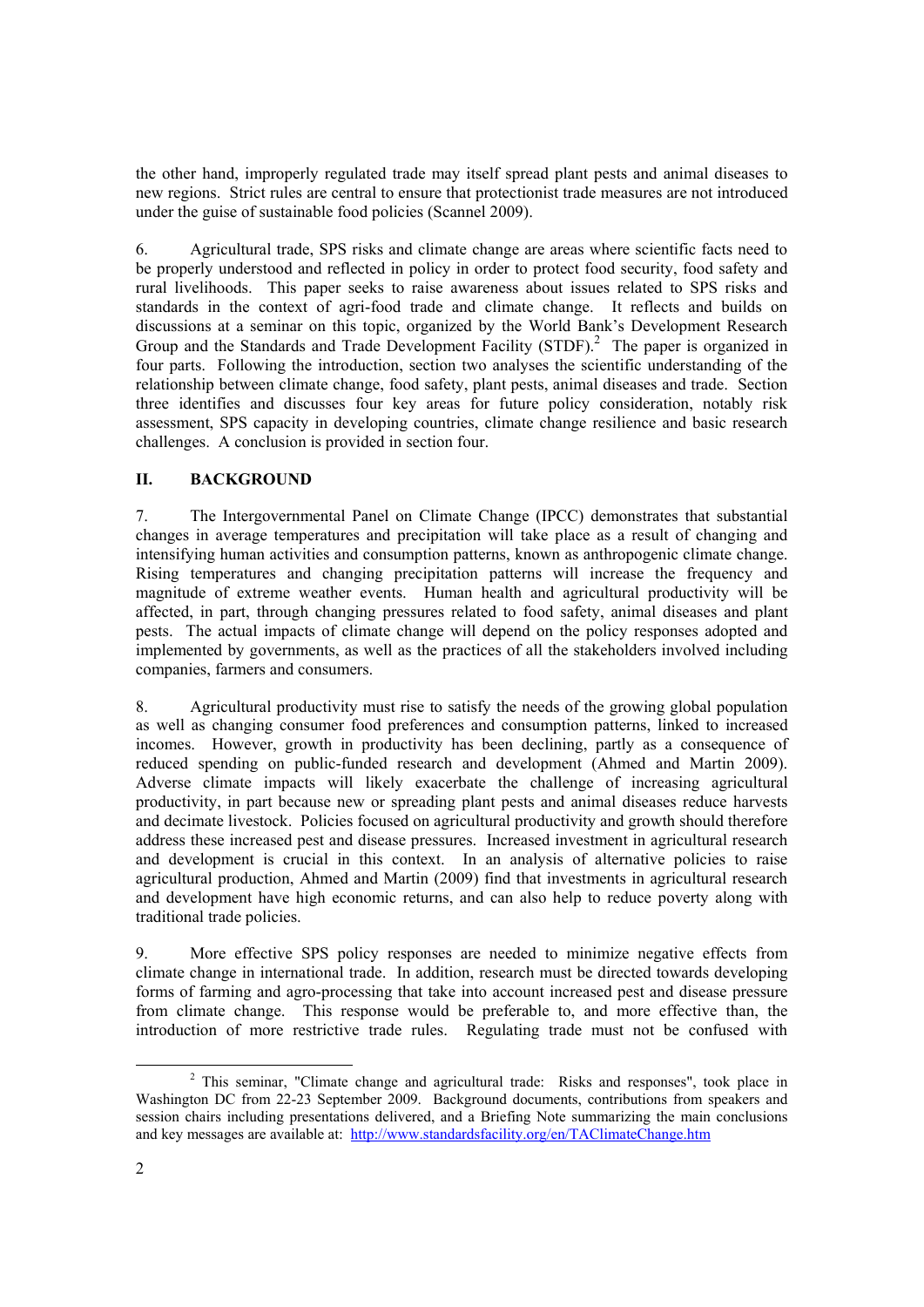restricting trade. Designing and implementing SPS measures that take into account the challenges associated with climate change would facilitate trade, while limiting risks to human, animal and/or plant life or health. Similarly, adequate national capacity to implement appropriate SPS measures would contribute towards enhanced agricultural production and agri-food trade, needed to meet the demands of the increasing global population, while minimizing the spread of pests and diseases.

10. The relationship between climate change and SPS issues is highly complex. Many factors affect the emergence and spread of pests and diseases, and there is considerable uncertainty surrounding the individual factors involved and the relationships between them. Moreover, the way in which climate change influences food safety risks, animal diseases or plant pests varies, even within these broad categories. Some examples of the interaction between climate and SPS issues are discussed below. Despite the diversity of the expected effects, the overall direction of change is clear. Climate change affects food safety, animal and plant health in a way that makes the emergence of new or more serious threats inevitable.

11. The impact of climate change on food safety is discussed in a study by the Food and Agriculture Organization of the United Nations (FAO). The study examines several food safety issues including agents of foodborne disease such as mycotoxin contamination, biotoxins in fishery products and environmental contaminants in the food chain. Examples of foodborne diseases include salmonellosis and cholera. The incidence of salmonellosis increases with rising temperatures. Studies have shown a similar effect in the case of cholera. These studies demonstrate that *El Niño*-associated temperature rises coincide with increases in cholera outbreaks (FAO 2008b) as described in Box 1. Food safety may also be compromised by some animal diseases, known as zoonotic diseases, which may be transferred to humans. Such diseases may affect food safety and animal health if climate change influences the transmission cycle and increases the prevalence of vectors and animal reservoirs. In some regions, they may also result in the establishment of new diseases.

12. Mycotoxins are another food safety hazard that is influenced by the climate. Mycotoxins, such as aflatoxins, are toxic substances produced by certain fungi in foods and feeds. These fungi are strongly affected by the climate, notably moisture and temperature. Aflatoxins have acute toxicological effects if present in high levels and have long-term carcinogenic effects, even in smaller amounts. Climate change can also affect seafood safety where warmer sea temperatures induce harmful algal blooms. Some species of algae are toxic and become a food safety hazard if consumed by filter feeders such as mollusks.

13. Environmental contaminants are similarly affected by climate change and also present a risk to food safety. Pesticides and veterinary drugs are included in this category because of the risk posed by residues. Climate change may alter and, in some cases, increase the inappropriate use of pesticides and veterinary drugs. This is likely to occur when farmers increase applications in response to increased pest and disease pressures as a result of rising temperatures and extreme weather events. Chemical use is already a food safety hazard in many developing countries for various reasons including inappropriate knowledge and skills of producers, the absence of safety protocols for new chemicals and/or inadequate implementation of such protocols or weak local monitoring systems. Climate change may exacerbate these risks.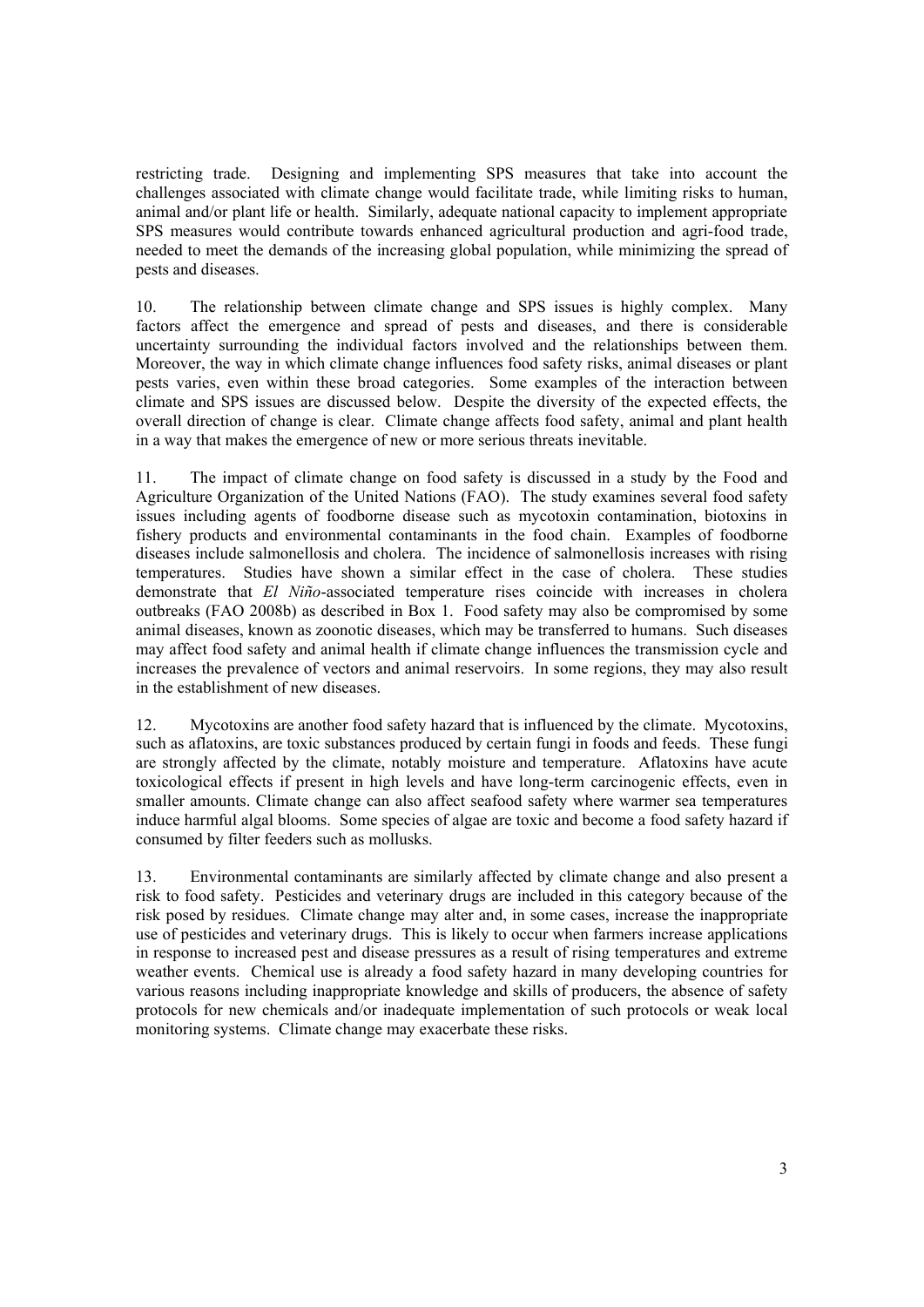#### **Box 1. Cholera, climate change and trade**

 Cholera is perhaps the best model for understanding the potential for climate-induced changes in the transmission of foodborne diseases (FAO 2008b). The agent of the potentially fatal disease is the organism *Vibrio cholera*. Cholera is predominantly a waterborne disease but foodborne transmission may occur through the use of contaminated water for food processing or irrigation. Outbreaks are often associated with deficient sewage systems and poor hygienic conditions, often found in developing countries. Major disease outbreaks are seasonal and associated with higher water temperature. Research has documented that the warm weather phenomenon, *El Niño*, has caused increased cholera outbreaks in Peru and Bangladesh. The *El Ninõ* phenomenon is of interest for the study of global warming impacts as it makes the study of disease trends possible in the presence, and absence of, higher temperatures. Furthermore, the phenomenon is itself thought to be affected by climate change.

 Cholera outbreaks may lead to trade conflicts. In 1997, the European Union (EU) banned imports of the fish Nile Perch from Kenya, Uganda and Tanzania following a cholera outbreak in East Africa. The EU claimed that cholera could be transmitted during the processing stage if contaminated water was used. The trade conflict was discussed in the WTO SPS Committee. The World Health Organization issued a statement indicating that the transmission of cholera through fish exports was very unlikely. The trade conflict was eventually solved yet the story is a reminder of how the ability to manage food safety issues is a major parameter of competitiveness in high-end export markets. Several developing countries already face severe capacity constraints to upgrade their food safety management systems to meet requirements and standards imposed by developed countries. This problem is likely to increase if climate change further compromises the food safety situation.

Source: FAO (2008b), Thorpe and Bennett (2004).

14. As indicated above, the impact of climate change on food safety is highly complex. This is also the case in the area of plant and animal health. Climate variables, notably temperature, rainfall patterns and extreme weather events like drought and heat waves, strongly influence plant pest and animal disease pressures. Climate change could also create new ecological niches and affect the survival of predators, and may also influence natural corridors that promote or prevent the migration of pests and vectors. Climate change is expected to contribute to an increase in the population of many existing pests and diseases, as well as changes in their life cycles. The natural range of some pests and diseases is likely to expand, with increased disease pressures within existing ranges. Scientists also expect a reduction in crop tolerance and resistance (Sikora 2009), as well as the creation of permanent or transitional ecological niches. Permanent niches may be created through the possible emergence of new agro-climatic zones (with their own new and unique combination of growing degree days, latitude, precipitation patterns, etc.) which opportunistic species, including invasive alien species, may successfully colonize. When the climate changes, new areas open up for colonization. Plant pests and animal diseases may be among the species that establish themselves most rapidly, which may give them a head start and increase the tendency for them to dominate in areas affected by climate change (Campbell 2009).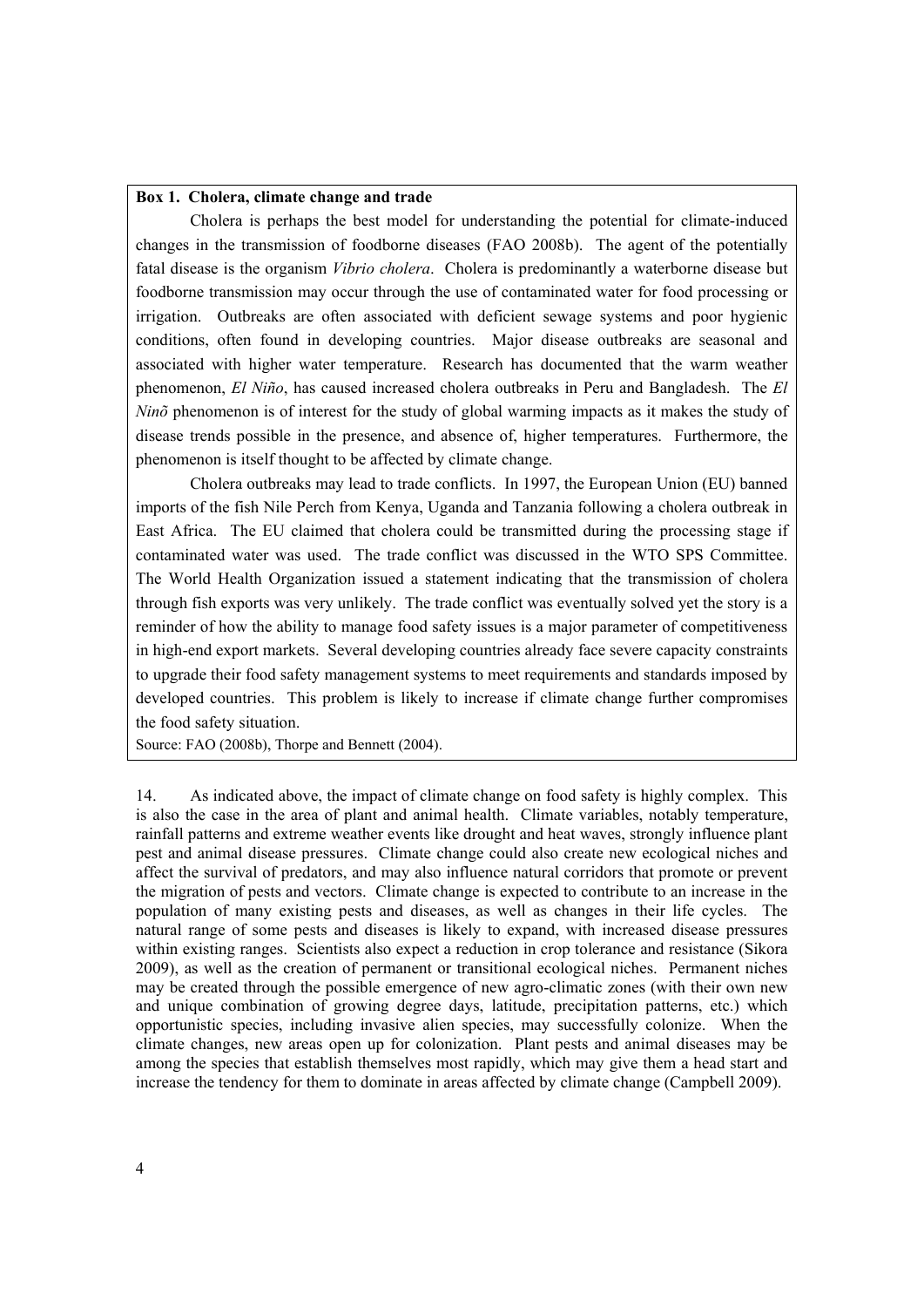15. In general, pressures linked to plant pests and animal diseases are expected to worsen in many parts of the world. For example, animal diseases such as Bluetongue, an insect-borne viral disease affecting ruminants (mainly sheep), are already migrating into new areas. Historically, the disease has been largely absent in Europe, however, six strains of the virus have spread across 12 European countries since 1998. Some studies have suggested a strong link with climate change. Recent changes in the European winter climate are believed to have allowed the virus to survive the winter, enabling the main bluetongue vector (Culicoides imicola) to expand northwards. The virus has also been transferred by European midges to areas beyond the main vector's range (Purse et al. 2005, University of Texas Medical Branch at Galveston 2009). Migrant moths of the Old World bollworm (*Helicoverpa armigera*) provide another example of a plant pest, which increased dramatically in the United Kingdom in the 1969-2004 period (FAO 2008a). While many other examples probably exist, the number of potential pests and diseases is so high that only a small share has been studied from a climate change perspective.

16. Plant and animal health problems already represent a severe constraint to agricultural productivity. Average yearly losses due to pests, diseases and weeds exceed 38 per cent of attainable yields in all agricultural crops (Sikora 2009). Climate change is expected to increase the pest and disease pressure and make it more difficult to secure the additional food production needed to feed the world's increasing and more prosperous population in the future. Research indicates that farmers in developing countries will be among the people affected most severely by rising temperatures and extreme weather events. Many of these farmers are subsistence-oriented and rely on stable yields to survive. They generally have very limited, if any, resources to withstand external shocks.

17. Since food safety hazards, plant and animal health risks move easily across borders, SPS dimensions of trade and other cross-border movements should be an integral component of the discussion on climate change. Scientists agree that climate change will increase pressures linked to animal diseases and plant pests, and that trade will be an important pathway of spread. However, there is considerable uncertainty regarding the likely impact on individual pests and diseases, and on specific regions and countries. Scientists also disagree about the role played by climate change compared to other important factors that influence the prevalence and spread of transboundary pests and diseases (Box 2). The impact on the transfer of weeds, pests and diseases will vary with local climatic changes, the potential impact on local species and the potential creation of suitable new areas elsewhere. Unregulated trade in agricultural products plays a major role in connecting areas of origin with potential new areas, and must also be considered. SPS risks are determined by a chain of events of which many are likely influenced by climate change. However, it should be noted that several factors other than climate change are already influencing SPS risks and will continue to do so in the future.

18. Global agro-climatic zones are expected to shift as the climate changes. Trade patterns will also vary as a result of these changes (Sutherst 2008). Trade presents both opportunities and challenges in terms of the likely increase in SPS risks caused by climate change. For example, Fischer et al. (2001) modelled spatial variations in the expected effects of climate change on yields of rain-fed cereal crops in 2050. In general, this study found that cereal producing areas in northern regions (including Canada, Northern Europe and Russia) may see increased production due to extended growing seasons, while areas with an already warm and/or dry climate (including the American West, Eastern Brazil, Western Australia and many areas in Africa) may face declining yields. This will alter the location of food surplus and deficit regions in the world and the deficit regions will have to be supplied through trade. Part of the shift in food production is likely to occur due to increased pest and disease pressures. Trade will be an important instrument to counteract negative effects on food security, including in developing countries.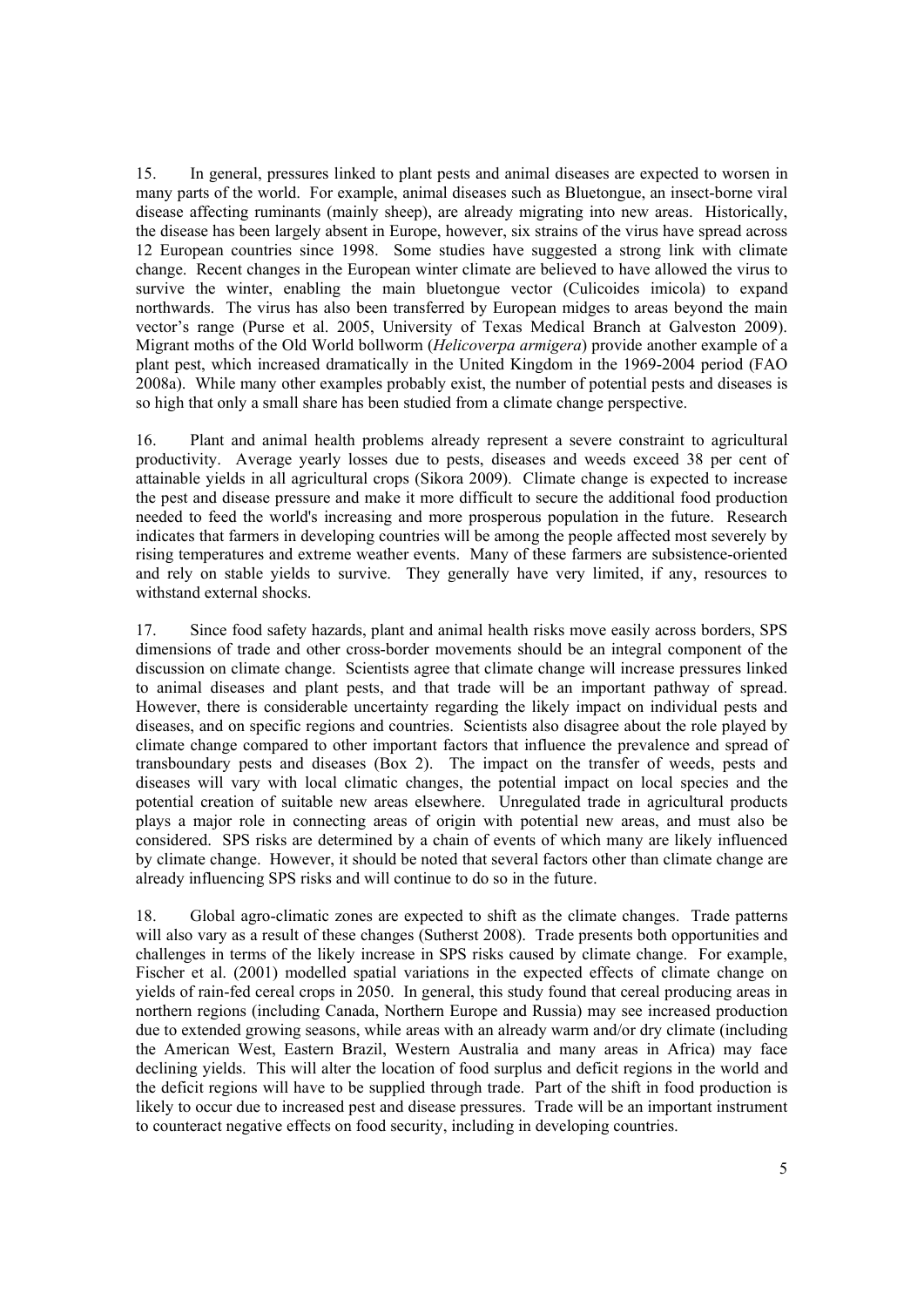#### **Box 2. Examples of factors\* that affect the entry, establishment and spread of transboundary plant pests, animal diseases and invasive alien aquatic species**

- Globalization
- Human population growth
- Ecosystem diversity, function and resilience
- Industrial and agricultural chemical pollution
- Land use, water storage and irrigation
- Atmospheric composition, CO2 and oceanic acidification by carbonic acid
- Species interactions with hosts, predators and competitors
- Trade and human movements, etc.

\*These factors are not independent of each other and climate change interacts with each of them. Source: FAO (2008a).

19. The challenge of promoting global efficiency through trade, while avoiding unwanted effects, is not new. While the WTO seeks to liberalize trade, in some cases its rules support maintaining trade barriers, for example to protect consumers from unsafe food products or to prevent the spread of disease. The WTO Agreement on the Application of Sanitary and Phytosanitary Measures (SPS Agreement) focuses specifically on the relationship between international trade and measures related to food safety, animal and plant life and health. It aims to strike a balance between the rights, or obligations, of governments to protect the health of consumers by ensuring food is safe and protecting plant health and animal health, while ensuring that such measures are not disguised restrictions on trade.

20. The SPS Agreement encourages WTO Members to use international standards, guidelines and recommendations where they exist. $3$  However, Members may use measures which result in higher requirements if there is scientific justification. They can also set higher standards based on an appropriate assessment of risks as long as they are applied only to the extent necessary to protect human, animal or plant life or health, and do not arbitrarily or unjustifiably discriminate between countries where identical or similar conditions prevail.

21. In addition to meeting international standards, producers and exporters are increasingly required to meet a number of private standards. There are very divergent views on the effects of private standards on trade in terms of the additional costs to producers, including smallholders, versus access to higher-value and more lucrative markets. 4 These effects have been studied and discussed in a number of documents. For instance, one recent study on voluntary and mandatory food standards in China found that harmonizing food standards to international standards has an export-expansion effect (Mangelsdorf, Portugal-Perez & Wilson 2011). In another example, the World Bank has compiled a database on EU standards for several sectors including agricultural products, which maps EU standards to international standards. This database has been useful to estimate the impact of standards harmonization on trade with the EU. Portugal-Perez, Reyes &

 <sup>3</sup>  $3$  That is the standards adopted by the international standard-setting bodies, notably the FAO/WHO Codex Alimentarius Commission for food safety, the World Organisation for Animal Health (OIE) for animal health and the International Plant Protection Convention (IPPC) for plant health. 4

<sup>&</sup>lt;sup>4</sup> See, for example, Jaffee S., Henson S. and Diaz Rios, L. Making the Grade: Smallholder Farmers, Emerging Standards, and Development Assistance Programs in Africa. A Research Program Synthesis. Report No. 62324-AFR The World Bank and University of Guelph. Available at: http://siteresources.worldbank.org/INTARD/Resources/Making\_the\_Grade\_ePDF2.pdf.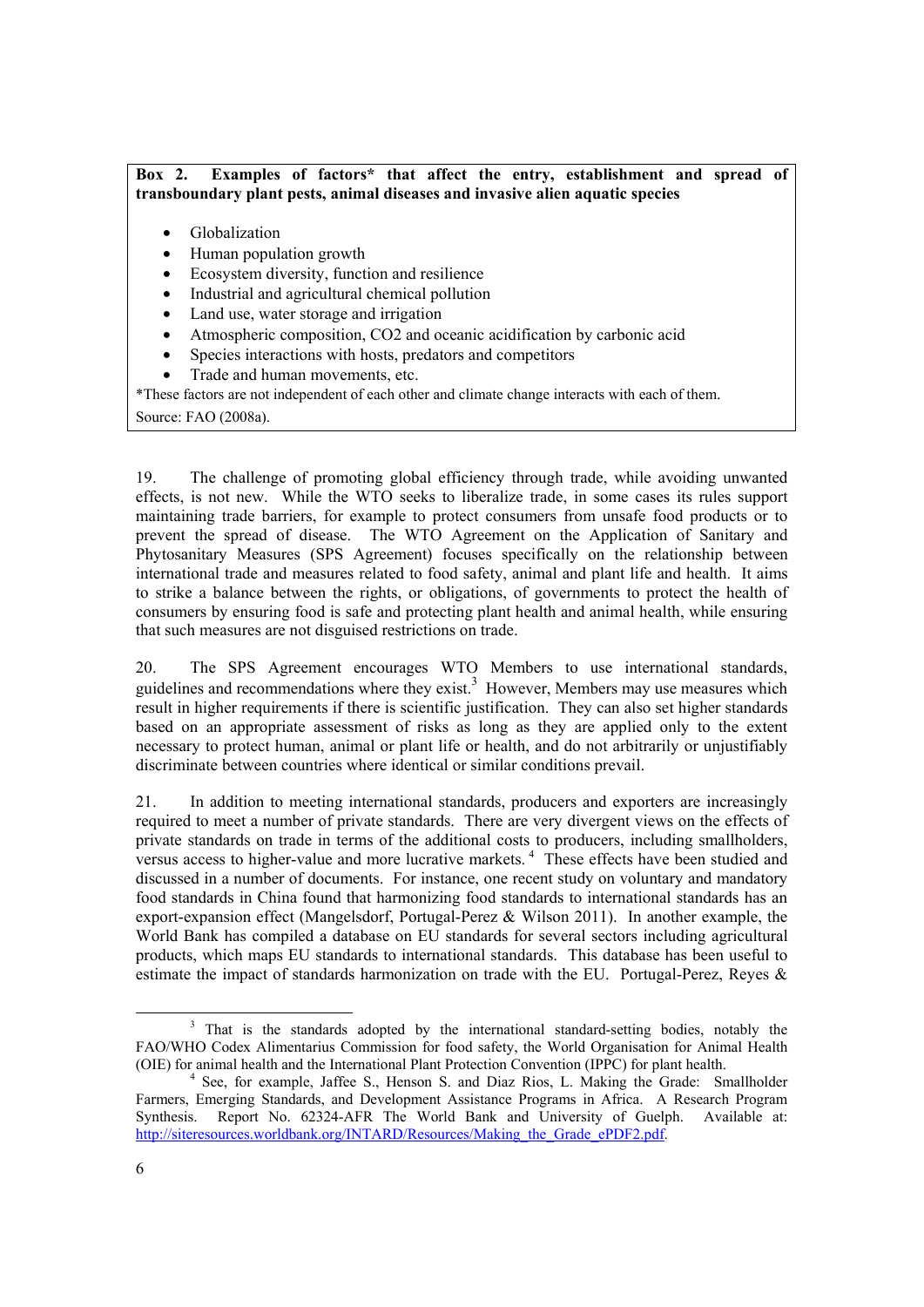Wilson (2010) and Czubala, Shepherd & Wilson (2007) have analysed the database and shown that EU product standards that are harmonized to international standards lead to higher EU imports of these products from third countries.

22. A primary tenet of the SPS Agreement is that SPS measures are to be based on scientific evidence as elaborated through a risk assessment.<sup>5</sup> Jurisprudence in this area has underlined the importance of ensuring the accuracy of the risk assessments on which SPS measures are based.<sup>6</sup> Given the expected impact of changing climate on SPS risks, thought needs to be given as to how this can be considered as part of the risk assessment process. Risk assessors have started to analyse how risk assessment models may be affected by climate change in order to enable risk managers to build their SPS measures on a legitimate and sound assessment of risks, as provided for in the SPS Agreement (STDF 2009). This will be discussed further below as a separate policy issue.

23. An effective policy response will be crucial to counter the expected negative impacts of climate change on food safety, plant and animal health. A sophisticated web of policies and institutions are already in place to manage SPS problems across the globe. Most policies are designed and implemented on a national basis by ministries of agriculture and health, based on international standards and regulations. International rules have been developed by a number of organizations with an explicit mandate in the SPS area, most importantly, with reference to the SPS Agreement, the FAO/WHO Codex Alimentarius Commission for food safety, the OIE for animal health, and the IPPC for plant health, as well as by the WHO for human health including food safety.

24. However, the quality of national SPS policies, and the capacity of the institutions responsible for their implementation, varies greatly. While some countries have highly sophisticated systems that offer the best protection possible against risks associated with food safety, animal and plant health, other countries have basic SPS systems in place. Several bilateral donors, regional development banks and international organizations are already providing developing and least developed countries with various types of support for agricultural development and trade, as well as assistance specifically focused on strengthening SPS capacity.

25. In view of the challenges faced, much more needs to be done by both the providers and recipients of technical cooperation. In addition, it is crucial to ensure that these efforts take account of the expected impact of climate change and the ways in which it is likely to exacerbate differences in the quality of SPS management across countries. Climate change will increase the demands on the institutions responsible for SPS management at the country level. This will have resource implications and it is likely that many developing countries will turn to donors and international organizations to help fill these gaps.

 $rac{1}{5}$  $5$  Defined in Annex A of the SPS Agreement as: "The evaluation of the likelihood of entry, establishment or spread of a pest or disease within the territory of an importing Member according to the sanitary or phytosanitary measures which might be applied, and of the associated potential biological and economic consequences; or the evaluation of the potential for adverse effects on human or animal health arising from the presence of additives, contaminants, toxins or disease-causing organisms in food, beverages or feedstuffs."

 $6$  For instance, see WTO Appellate Body interpretations related to risk assessment for the Australia - salmon case and the Australia apples case.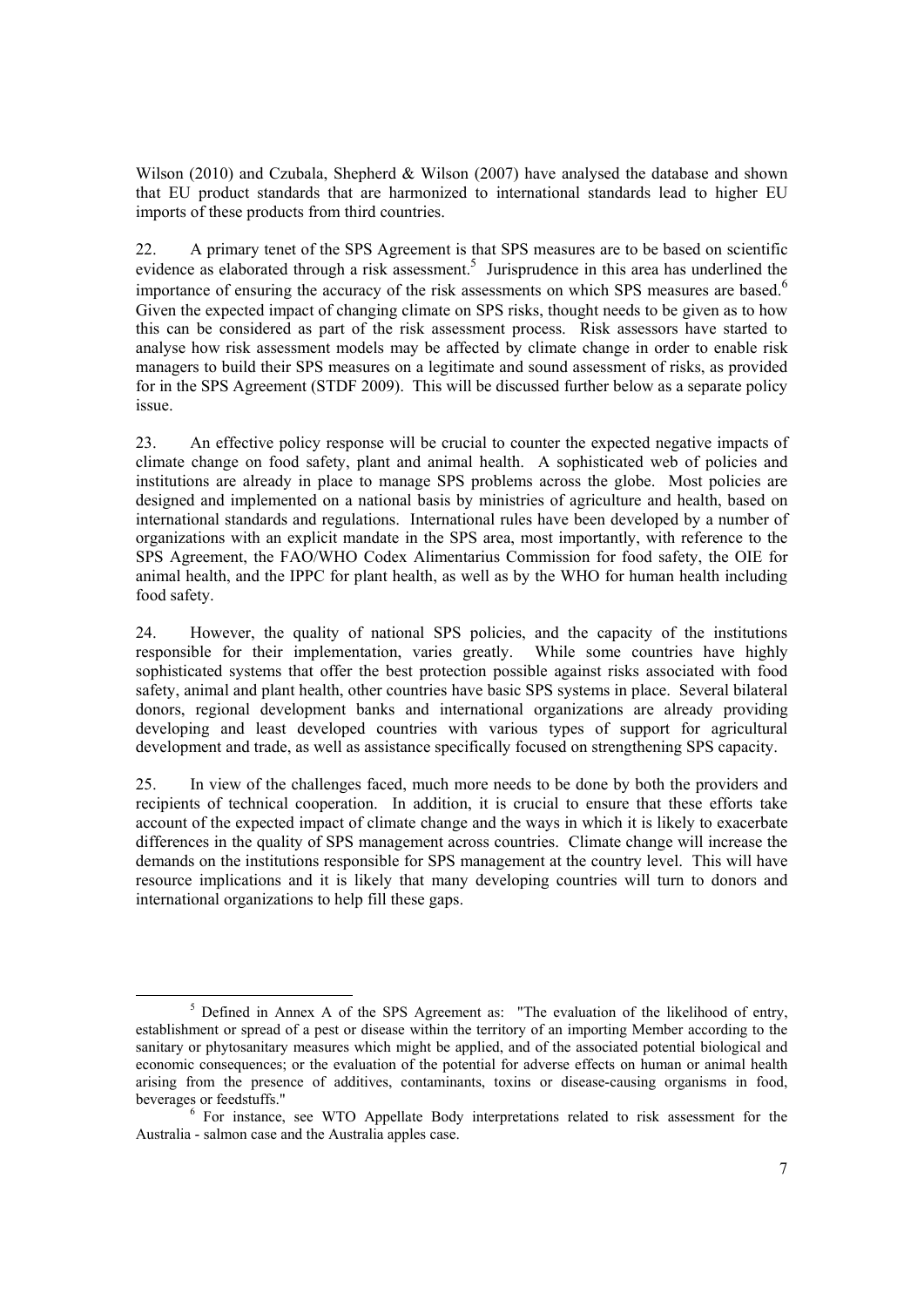#### **III. POLICY AREAS OF RELEVANCE TO CLIMATE CHANGE AND SPS**

#### A. RISK ASSESSMENT

26. As discussed above, the concept of risk assessment is a central tenet of the SPS Agreement. Some experts, including Campbell (2009) and Sikora (2000), have expressed Some experts, including Campbell (2009) and Sikora (2000), have expressed concerns that risk assessment processes have not yet adequately addressed aspects related to climate change. For instance, Campbell (2009) identifies one particular issue related to the shifting of the natural range of individual species, whereby a species would be considered alien if found outside its native range, and highlights the fact that many risk assessment processes fail to consider possible changes to the definition of native ranges due to climate change.

27. Risk assessment and climate change were discussed in 2008 at the third annual meeting of the Commission on Phytosanitary Measures (CPM), the governing body of the IPPC. During the meeting, it was recognized that climate change would very likely affect pest distribution directly through changes in native ranges and host plant conditions, and indirectly by changed pest movement through trade. One conclusion was that pest risk assessment techniques would need to incorporate climate change models (Campbell 2008). However, some IPPC members cautioned against relying on climate change models as these might have unwanted effects on SPS regulations for trade due to uncertainties inherent in the predictions of such models (IPPC 2008).

28. The use of models for supporting pest risk assessment was also discussed by scientists at a meeting on pest risk assessment organized by the European Food Safety Authority (EFSA) in 2007. They concluded that while modelling is useful for the analysis of complex data sets by simulation of different climate change scenarios, and for the exploration of the influence of alternative parameter values, the predictive capabilities are limited due to the inaccuracy of the basic data. This is because models need to take into account biological data of the life cycles of pests and plants at a fairly detailed level. Further research will be needed specific to each species. In addition, models must be developed to forecast future land use, biomass production and soil coverage. The analysis itself is complex as many factors interact.

29. Climate change also introduces particular data problems in pest risk analysis. Often, climate matching is used to determine the similarity between climatic conditions in the area at risk of pest invasion and the area of origin. Unfortunately, climatic data that is available for 1960-1990 may not accurately reflect the situation today, nor the situation in the future when climate change accelerates. At present, risk assessments are made for current conditions because long-term effects of climate change are difficult to assess. Furthermore, climate change models only generate average predictions, while regional and local climate change could have a major influence on pest invasions (EFSA 2007).

30. The impact of climate change on the emergence and re-emergence of animal diseases was confirmed by a majority of the 174 OIE Members in a worldwide study conducted by the OIE among all its national Delegates and presented at the 77th OIE General Assembly (May 2009). One hundred and twenty six of the OIE's Member Countries and Territories took part in this study, entitled "Impact of climate change and environmental changes on emerging and reemerging animal disease and animal production".<sup>7</sup> Of the participating countries, 71 per cent stated they were extremely concerned at the expected impact of climate change on emerging and re-emerging diseases, and 58 per cent identified at least one emerging or re-emerging disease on their territory that was believed to be associated with climate change. The conclusions of this

 <sup>7</sup> Available at: http://www.oie.int/doc/ged/D9755.PDF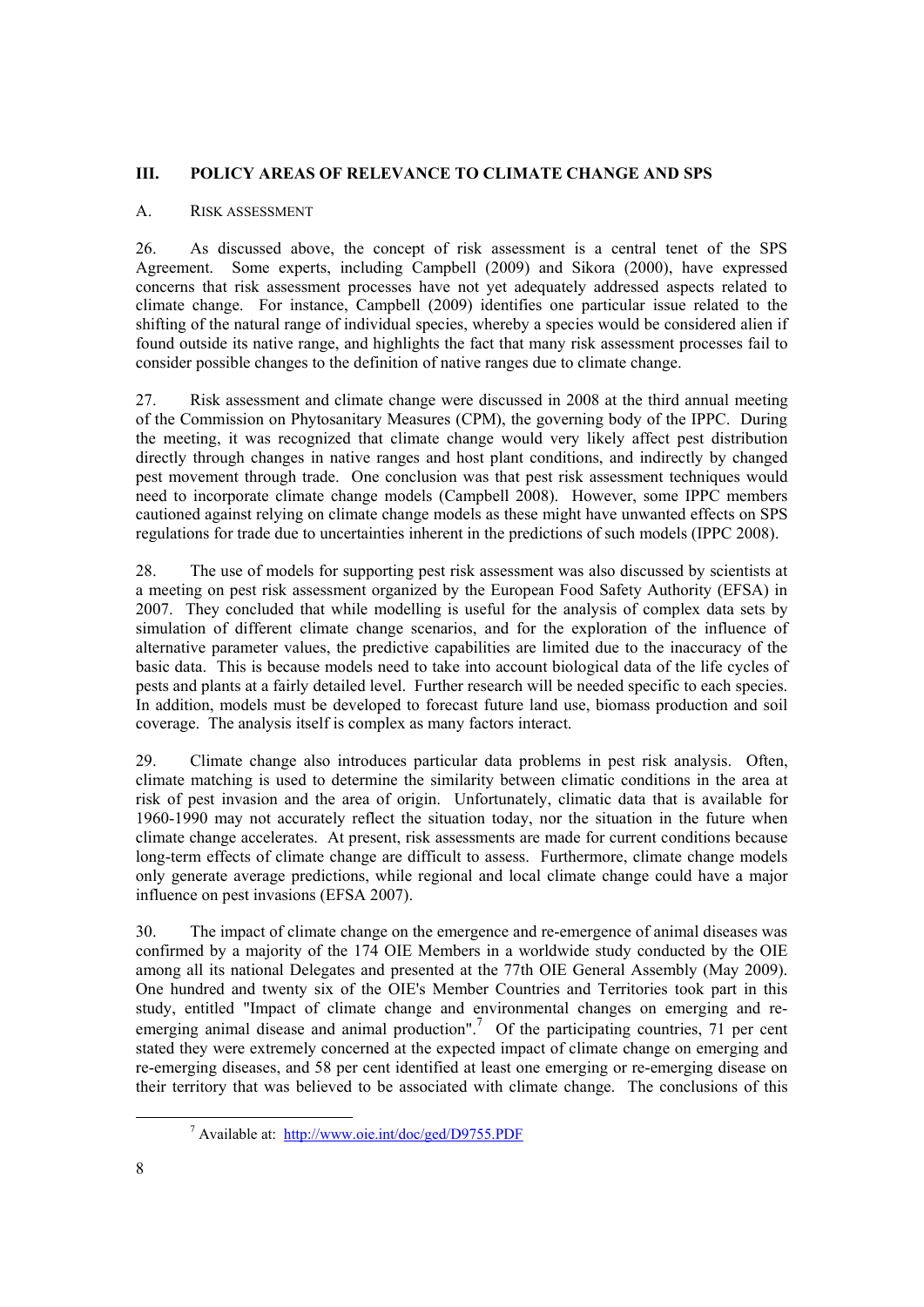study call for a new approach to prevent the new dangers and OIE Members at the General Assembly gave the Organisation a mandate to address the issue of climate change through its scientific capabilities and networks. In particular, they advocated additional action at the levels of research, national capacity building for public and private animal health systems, and communication, in order to prevent or reduce the effects of climate change on animal production and diseases, including zoonoses.

31. There is no agreement in the scientific community, or among trade policy practitioners, on how to deal with climate change in risk assessment. The central question is whether risk assessments should reflect the current situation or include future climate change scenarios. The problem is that while climate change is occurring and accelerating, and will impact the SPS situation, the nature and size of the impact is highly uncertain and will vary in different scenarios.

32. It is not yet clear what role this uncertainty will play in trade policy. Article 5.7 of the SPS Agreement addresses the case of insufficient scientific information. In such cases, the SPS Agreement permits WTO Members to introduce SPS measures if they seek additional information and review the imposed measure(s) "within a reasonable period of time". It is likely that the introduction of more scientific uncertainty may lead to an increase in the number of specific trade concerns expressed in the WTO SPS Committee, as well as under bilateral and/or regional trade agreements. In this context, additional research and the development of commonly agreed risk assessment methodologies that take into account climate change, by the international standardsetting bodies recognized as reference organizations under the SPS Agreement, would be very useful. EFSA (2007) observes that the current focus on conducting risk assessments on the basis of individual organisms will be too costly in the future, and suggests the use of more generic approaches. Such approaches would include consideration of groups of organisms and analysis of risk factors based on biological characteristics, in addition to pathway and commodity risk analysis.

#### B. SPS MANAGEMENT CAPACITY IN DEVELOPING COUNTRIES

33. Climate change poses additional challenges for SPS management, which is already weak in many developing countries. Scientists and researchers have presented a number of examples of the challenges of climate change for SPS management. For instance, in many developing countries, extension systems are unable to provide adequate support to farmers on pesticide use, which causes health problems linked to misuse or irrational use of pesticides and also translates into more limited market access (Sikora 2009). Climate change is likely to exacerbate current problems by increasing the need for crop protection. Higher winter temperatures may allow new pests to settle, for example, which will lead to increased demands for new pesticides. This will increase the need for stronger and more capable extension services, and require additional support to help developing countries absorb new technologies.

34. Some developing countries, such as Colombia, have carried out some research on the expected effects of climate change on agricultural production, which has generated evidence that can help inform the development of more effective SPS management strategies. However, specific information about the impact of climate change on particular types of production, including subsistence farming, is not usually available in developing countries. This lack of knowledge presents a concern both from a socio-economic perspective, as well as from a national economy perspective given the significant contribution of smallholders to agricultural production in developing countries (Cardenas-Lopez 2009).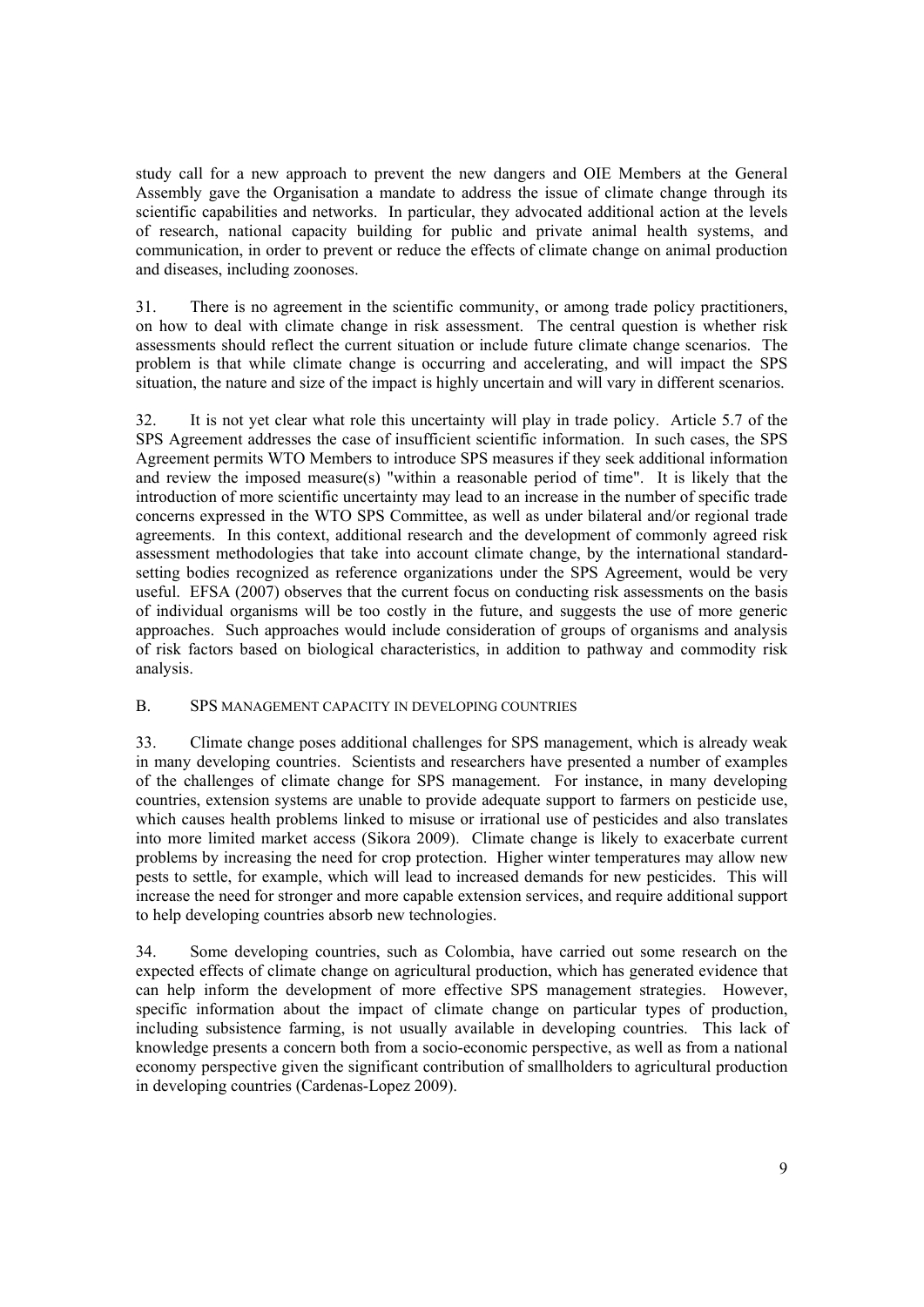35. While progress has been made to strengthen SPS management capacity in some countries, in many others several SPS capacity needs and gaps persist. This is despite a number of interventions by governments and the international donor community to upgrade SPS management systems in general and address the challenges presented by climate change in particular (Garcia 2009). An expert consultation on Climate-Related Transboundary Pests and Diseases, organized by FAO in 2008, identified weak management of transboundary movements of pests and diseases in developing countries as a clear challenge to global food and agricultural production (FAO 2008a). This challenge is present at all levels from basic research to risk management.

36. SPS capacity building challenges exist at the level of prevention, eradication and containment/management. It should be noted that costs of control generally increase as problems become more established. Prevention is generally the most cost effective option, followed by eradication with containment the most costly, but sometimes unavoidable, option.<sup>8</sup> Prevention includes early warning systems that require forecasting, early detection, early control and research. Many developing countries have little in the form of operational systems to undertake any of these tasks. Even in developing countries with relatively good systems, such as Columbia, upgrading will still be necessary to meet the challenge of climate change, and particular subsectors (such as small farmers) that are presently not well covered by existing systems (Cardenas-Lopez 2009).

37. Investments in early control and detection mechanisms are critical in this context. International systems for disease reporting exist, notably FAO's Emergency Prevention System for Transboundary Animal and Plant Pests and Diseases (EMPRES)<sup>9</sup> and the OIE World Animal Health Information System (WAHIS).<sup>10</sup> However, even if capacity to diagnose and report exists, the willingness of countries to report may be limited by concerns about the impact on trade of reporting diseases. Existing systems are already struggling with current SPS problems and may be overburdened by the additional challenge of climate change. One of the main challenges for many developing countries is that an effective system requires financial resources as well as capable and pro-active institutions. Both elements are essential to ensure inter-agency and interdisciplinary collaboration at a national and regional level, as well as information exchange between farmers, the private sector and governments. FAO has proposed building regional systems for early control and detection as an alternative to national systems that are often unable to execute the range of activities required for prevention, early warning and control (FAO 2008a).

38. The use of border controls in compliance with the SPS Agreement is essential but costly. Border control measures need to balance the costs of invasive pests and diseases with trade losses. Border control is a central part of prevention and it is also the part of the SPS management system most frequently subject to trade disputes. It is difficult, even for high income countries, to strike the right balance between SPS protection and trade. The SPS Agreement establishes basic rules but resources are needed to apply the provisions of the Agreement. The challenges for developing country governments are large. At present, many countries have insufficient resources and lack appropriate regulatory frameworks. Moreover,

 <sup>8</sup> <sup>8</sup> On the cost-effectiveness of prevention, see:

http://www.standardsfacility.org/TAEcoAnalysis.htm and

http://www.oie.int/fileadmin/Home/eng/Support\_to\_OIE\_Members/docs/ppt/OIE-Costs\_of\_National\_Prevention\_Systems-final\_report\_-\_Exec\_Sum.pdf<br>
9<br>
See:\_http://www.fao.org/ag/againfo/programmes/en/empres/home.asp

See: http://www.fao.org/ag/againfo/programmes/see/empression-programmes/home.<br><sup>10</sup> See: http://www.oie.int/en/animal-health-in-the-world/the-world-animal-health-informationsystem/the-oie-data-system/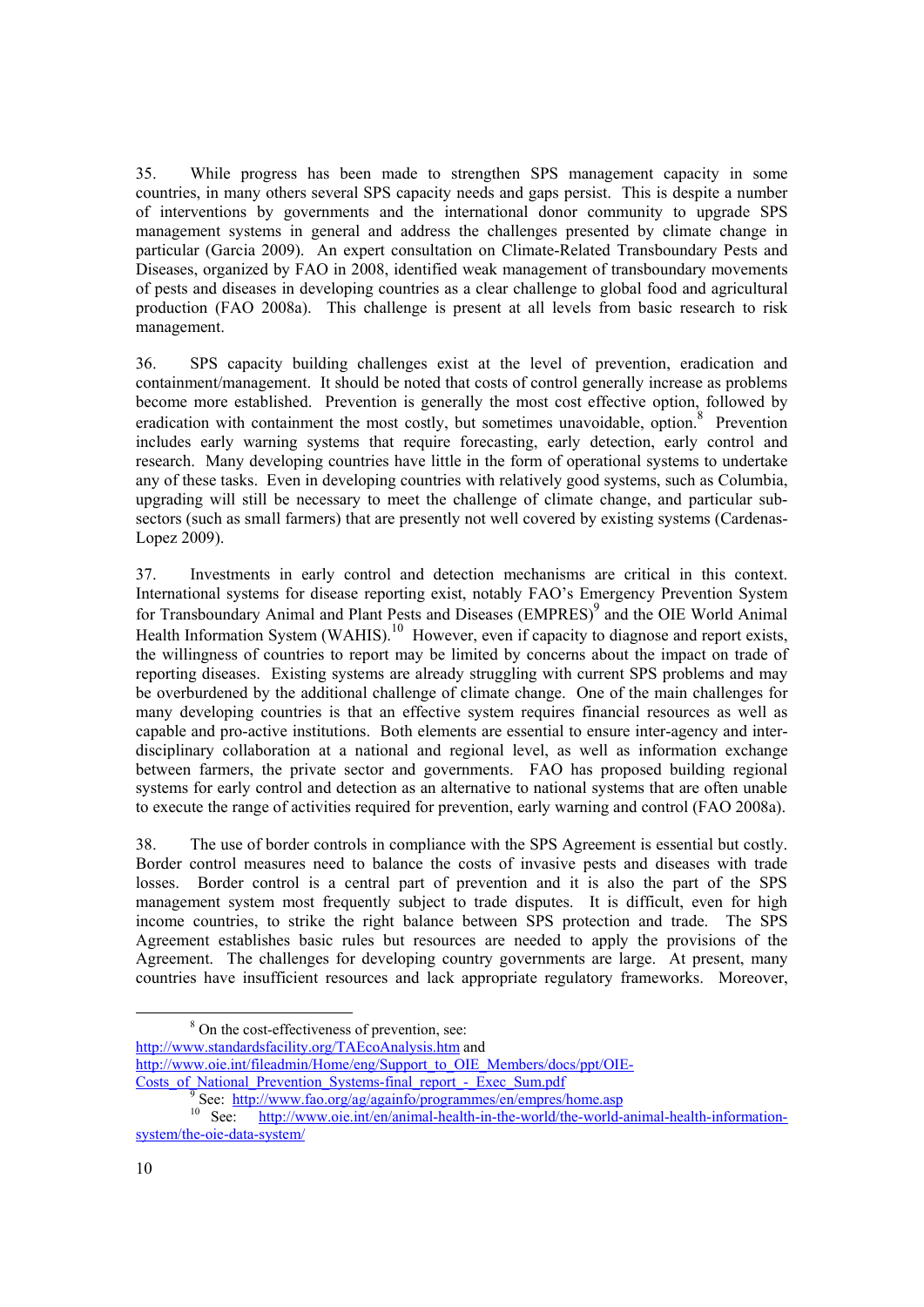capacity is often weak in other areas including the application of control measures at the point of production, surveillance and monitoring, border control and inspections, risk assessment, diagnosis (including taxonomy), data collection and management. Similarly, there are often weaknesses in the ability to respond rapidly to food safety crises. There are also challenges in managing the entry, establishment and spread of plant pests and animal diseases, and in making effective use of information provided through national, regional and/or international networks. Regional and international systems to support and coordinate action to address problems in these areas need to be strengthened (FAO 2008a).

39. Many border control measures rely on sophisticated technology and procedures that have been conceived and initiated in developed countries. Some have argued that new approaches to border control may need to be developed that are more appropriate for LDCs and other low income countries. Many countries in Africa already face difficulties in implementing food safety standards and procedures that have been developed for more advanced economies.<sup>11</sup> Attempts to introduce Codex Alimentarius standards for dairy products in East Africa provide a case in point (Jensen et al. 2010). Given the East African custom of boiling milk prior to consumption, which eliminates the need for obligatory pasteurization, Codex dairy standards are overly restrictive for local products and risk making most East African dairy products technically illegal.

40. Problems such as the one described above are likely to intensify as climate change increases the demand for new SPS measures. Yet inappropriate measures may do little more than convert formal trade into informal trade. In addition, the establishment of border controls to enforce measures that are out of line with local needs will lead to a waste of scarce resources. Climate change increases the need for SPS controls to be appropriate for local contexts. As such, there is a strong need to support the development of new SPS measures that meet the challenge presented by climate change and, at the same time, take into account the local situation.

41. Inadequacies also persist in behind-the-border controls. The eradication and/or containment of invasive pests and diseases is challenging for animal and plant health services in many developing countries. Such services are often seriously short of funding and fragmented across a number of government institutions. It is widely accepted that extension services and other channels through which collaboration with farmers and the private sector could take place are patchy. Climate change is likely to exacerbate the costs of weak animal and plant health services. Many developing countries will need serious increases in external assistance to build up even basic systems. The countries themselves, international organizations and the donor community will need to develop new financing models to ensure that such systems are sustainable. Most assistance is currently targeting particular areas of intervention in isolation, such as the eradication of particular diseases, and fails to take a systemic view. Existing early warning systems, such as the Global Early Warning System for Animal Disease including  $Z$ oonoses  $(GLEWS)^{12}$ , often succeed in picking up new threats. However, many developing countries are unable to adequately react to knowledge about new or existing pests and diseases due to weaknesses in their national plant and animal services.

42. Climate change highlights the "global public good" dimension of effective SPS management. In many cases, pests and diseases that emerge in one country may cause most harm in another country. For instance, risks associated with variants of Black Stem Rust (e.g. Ug99), a disease affecting cereal crops including wheat, appear to be centred on Uganda and Kenya, where

<sup>&</sup>lt;sup>11</sup> For a collection of case studies on standards in Africa, refer to Wilson & Abiola (2003).

<sup>&</sup>lt;sup>12</sup> GLEWS is a joint OIE/FAO/WHO initiative that combines the alert and response mechanisms of the three organizations. See: http://www.glews.net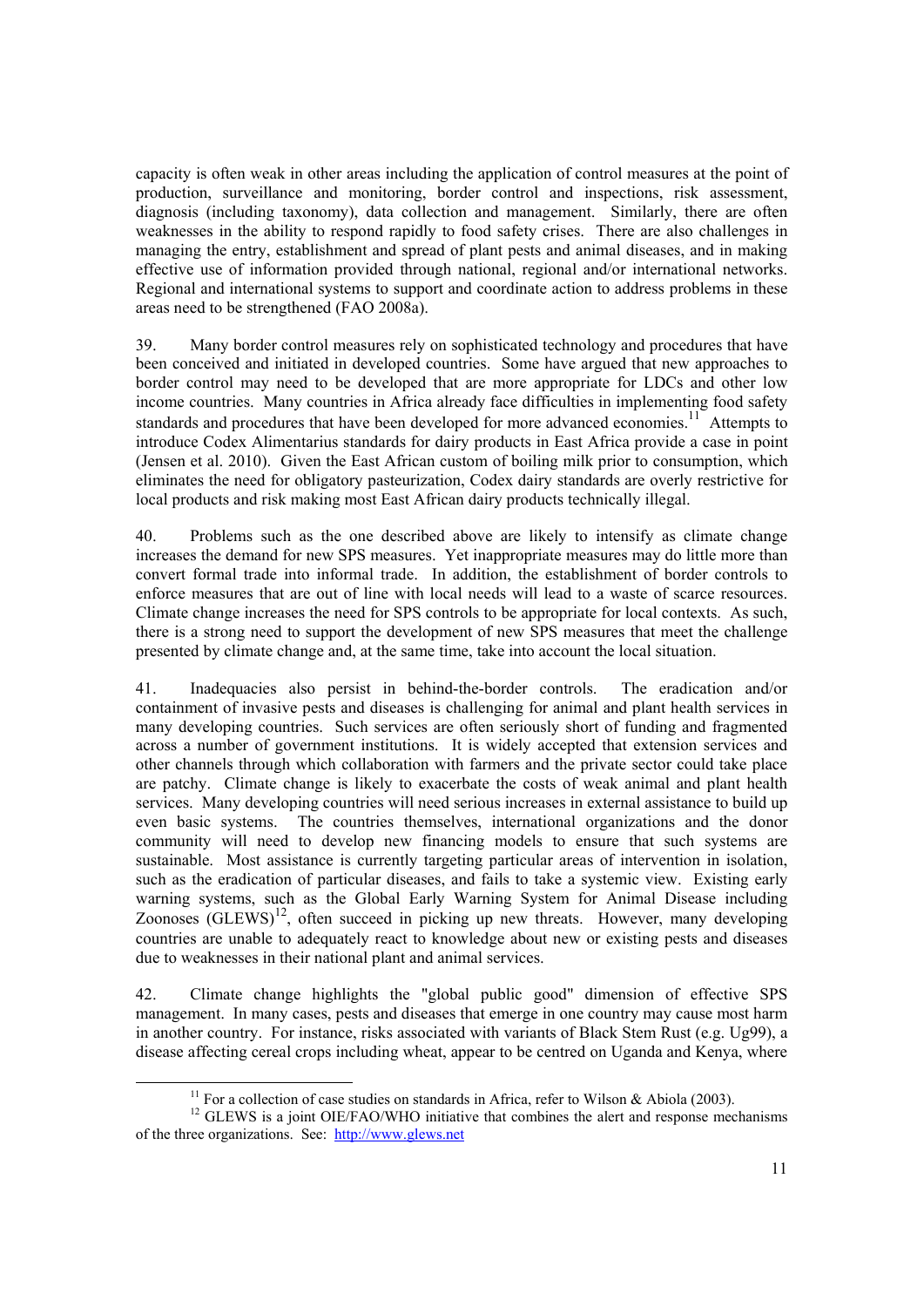wheat is neither a major crop nor a top priority. However, if this disease were to spread to the Middle East, it would have serious consequences. In such cases, the country or countries of origin bear the financial burden of containing the initial pest or disease outbreak through surveillance and eradication efforts, even though the pest or disease in question may not be of serious concern to them. In such cases, there may be limited commitment to ensure an adequate response and to allocate the necessary resources, given national perceptions regarding the limited expected benefits. In the worse cases, insufficient incentives to contain pests and diseases at the national level may lead to SPS challenges and weaknesses at a regional and/or global level (Smith 2009).

43. Increased pest and disease pressures arising from climate change intensify the demands for improved SPS management capacity at a national, regional and global level. Developed countries in temperate regions may face the risk of increased migration of plant pests and animal diseases from developing countries in tropical regions. Good SPS management depends on the capacity of both the area of origin of a given problem, as well as the area at risk of entry or spread. Ineffective SPS border and internal controls in many developing countries may therefore have a much larger potential impact on agricultural production in other countries. In the case of animal services, Black (2009) identifies a need to improve the capacity of veterinary services worldwide to identify, diagnose and respond to animal diseases and emphasizes the global public good nature of the prevention and control of animal diseases.

## C. DEVELOPING CLIMATE CHANGE RESILIENCE

44. The development of agricultural systems that are more resilient to climate change will help to minimize the negative effects from climate change. In the area of plant protection, Ayres (2009) recommends optimizing plant production systems to reduce their susceptibility to new potential pests and their tendency to produce exportable populations of existing pests. Given the scarcity of research on the linkages between global SPS issues and climate change, Ayers also proposes the creation of a competitive grants programme to fund research into more climate resilient plant production systems. While pests and diseases will continue to spread, regardless of the volume of resources allocated to SPS management, effective SPS management will reduce their incidence and intensity.

45. Technologies already exist that will help agriculture adapt to increased pest and disease pressures. Technology transfer plays a great role in building up climate change resilience. The nature of the technology used should be tailor-made to the problem. Sikora (2009) recommends the development of methodologies, based on Integrated Pest Management (IPM), to identify regions and cropping systems vulnerable to increased pest damage, as well as efforts to improve capacity to identify dangerous invasive pest and disease organisms.

46. Efforts will also be needed to enhance climate change resilience within agri-food value chains susceptible to particular food safety risks such as aflatoxins. Rising temperatures are expected to increase aflatoxin contamination in many developing countries since the moulds involved grow well in warm, humid climates and post-harvest management is often inadequate. Genetic enhancement is one option to enhance host resistance to aflatoxins through either conventional breeding or the use of transgenic plants. The aflatoxin-producing strain of *Aspergillus flavus* could also be reduced through a technique known as competitive exclusion, based on soil inoculation with non-toxigenic strains indigenous to the country of production. In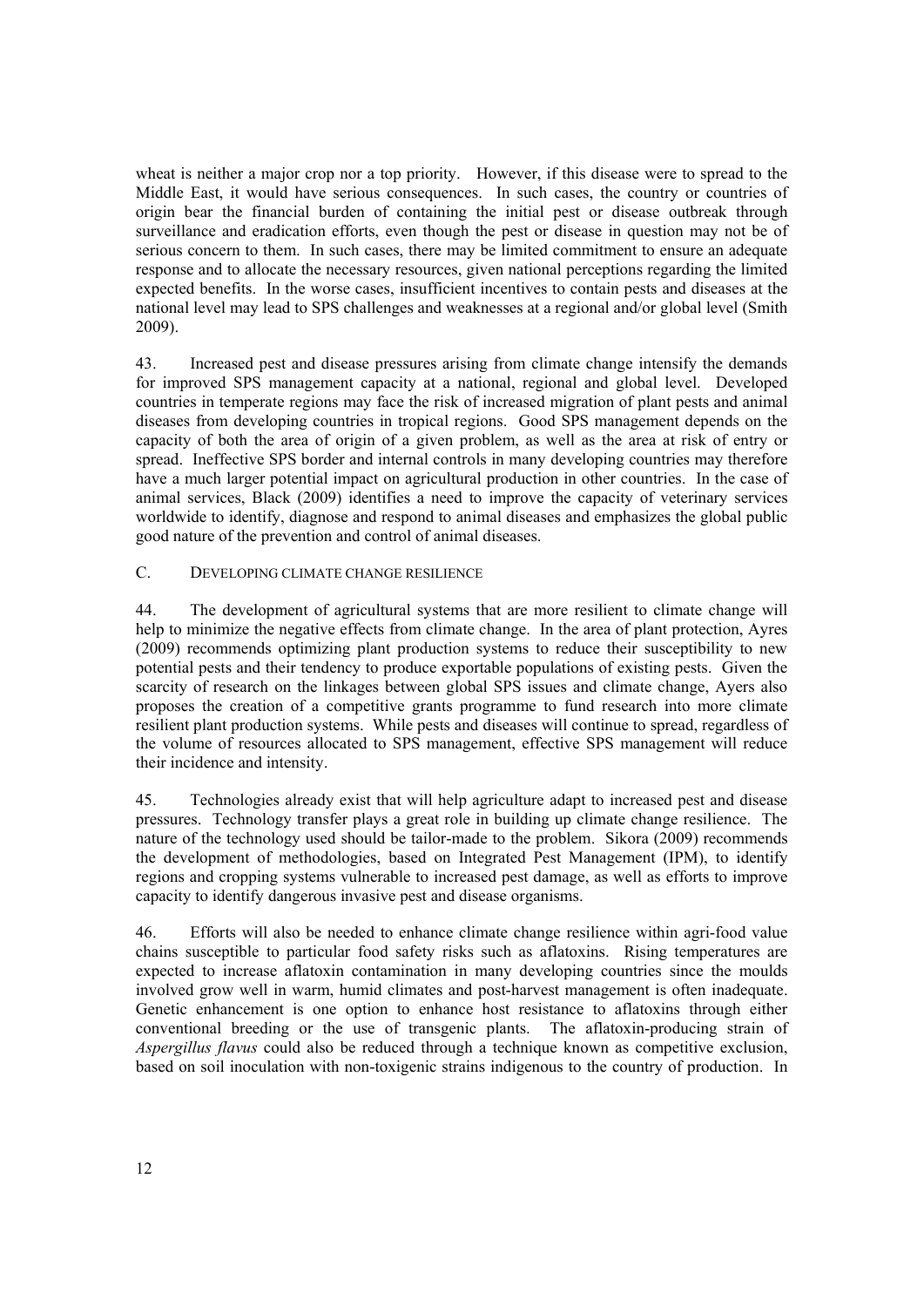addition, detection technology could be used. Rapid testing kits are now available and could be developed further to produce low-cost ELISA detection tools for aflatoxins.<sup>13</sup>

47. It will be important to mainstream SPS issues into climate change adaptation strategies, as well as existing and future donor programmes and funding mechanisms for adaptation. The development of national adaptation strategies for climate change is very resource intensive and requires, as a minimum, basic data and information from research on the most important threats and how they interact with local environments. Data and knowledge on SPS risks, and the expected effects of climate change on food safety, animal and plant health at the country level, should also feed into this process. The existence of effective national institutions to anticipate and prepare for climate risks and to mainstream adaptation is also essential.

48. Some donors, including the EU and Germany, are providing support to enable developing countries to implement adaptation strategies and develop agricultural systems that are resilient to climate change. For instance, the German technical cooperation agency (GIZ) is implementing a research programme focused on the adaption of African agriculture to climate change, which includes research on cropping systems, plant breeding, grazing management, agro-forestry, water management and policy research. Initial experiences from donor-supported programmes provide some important lessons for future technical cooperation in this area. Firstly, it is essential to tailor external support to in-country circumstances since the effects of climate change depend, to a significant degree, on prevailing local conditions such as the variety of existing species and/or cropping systems, as well as political and socio-cultural factors. Secondly, an interdisciplinary and multi-institutional approach is valuable to enhance knowledge and understanding about the complexities and challenges inherent in climate change adaptation (Garcia 2009).

49. Three particular funds have been established to assist developing countries in adapting to climate change in different areas: (i) the Least Developed Countries Fund; (ii) the Special Climate Change Fund; and (iii) the Adaptation Fund under the Kyoto Protocol. The Global Environment Facility also has a trust fund with a funding scheme targeting climate change adaptation. Although agriculture is considered within these funding initiatives, SPS issues are rarely specifically addressed. This is of particular concern since improved SPS capacity, including the availability of resources, is a critical part of increasing the resilience of agriculture to climate change in many developing countries (STDF 2009). Future climate change adaptation programmes should include a specific focus on SPS issues, which will require additional funding.

#### D. RESEARCH CHALLENGES

50. Effective SPS management at the national and regional level depends on the existence of a sufficient knowledge base that understands the nature and scope of existing food safety, animal and plant health risks based on prevailing local environments, and is able to predict future risks. Knowledge about the effects of climate change on food safety, plant pests and animal diseases, and the interactions with trade, is far from complete. The challenges vary from basic scientific research into issues like pest phenology and the impact of  $CO<sub>2</sub>$  fertilization on plants to more specific issues like modelling the spread of invasive pests and diseases (Campbell 2009).

51. Most of the SPS problems currently studied affect temperate regions, while knowledge on the likely effects of climate change on the incidence and spread of SPS risks affecting

<sup>&</sup>lt;sup>13</sup> ELISA stands for enzyme-linked immunosorbent assay and is one of several available testing tools that uses advance in biotechnology to provide highly specific anti-body based tests that can identify and measure aflatoxins in food in less than 10 minutes.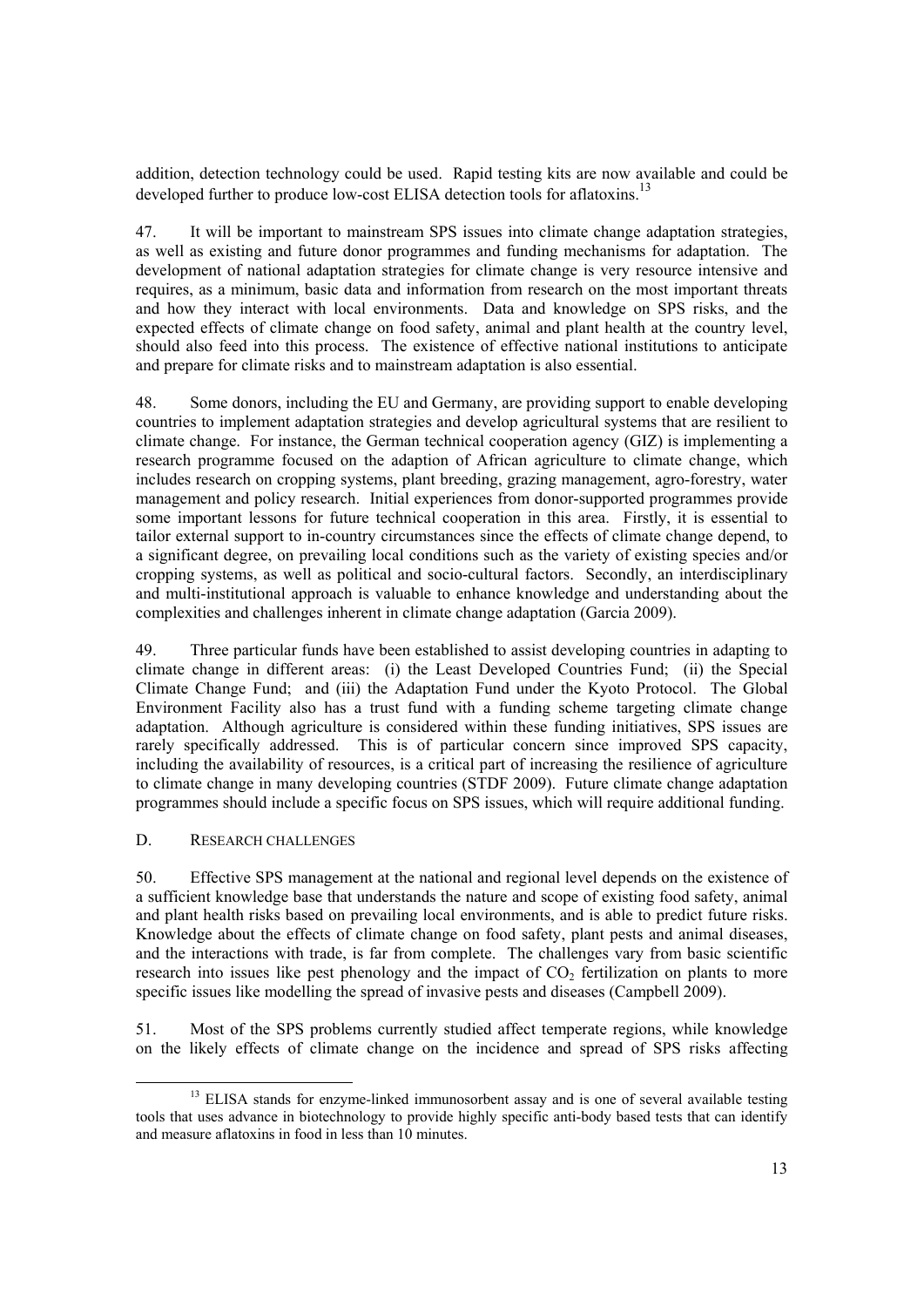developing countries is particularly scarce. This knowledge gap results from a general lack of knowledge on the existence of SPS risks in many developing countries, as well as inadequate knowledge on the specific impact of climate change. The lack of baseline data and information makes the study of climate-specific effects difficult. For instance, pest lists are incomplete for many developing countries, including in Africa. Additional research is required to generate information on the distribution of pests and diseases, as well as pest phenology and disease epidemiology. FAO (2008a) identified a specific need for better surveillance methodologies, fast and cheap identification methods, epidemiological knowledge and information on biological control organisms and mechanisms, resistant crops and resistant animal breed and species.

## **IV. CONCLUSION**

52. Inadequate data makes it difficult to obtain precise predictions about the effects of climate change on food safety, animal and plant health. However, recent research and evidence on the ground indicate that there are important and complex implications for SPS risks. Climate change will alter the natural boundaries for plant pests and animal diseases and allow SPS problems to migrate to new areas. It is likely to provoke new SPS problems and exacerbate the challenges faced by food safety, animal and plant health services, which are already overstretched in many developing countries. Increasing temperature and extreme weather events are likely to stimulate a shift in agro-climatic zones and open up ecological niches in new areas that may be colonized by vectors of disease. Increased food safety risks are expected to directly threaten human health, while greater pest and disease pressures will jeopardize agricultural productivity.

53. While trade represents one pathway for the spread of SPS problems, it is also crucial to ensure continued access to food as part of the response to climate change. As climate change shifts agro-climatic zones, some countries will rely on imports to meet their needs for particular food and agricultural raw materials. More trade will also be necessary to feed an increasing and more affluent global population. In this context, it will be essential to design future SPS measures appropriately to facilitate agri-food trade, while minimizing risks associated with food safety, plant pests and animal diseases.

54. Existing trade regulations, including the WTO SPS Agreement, are believed to be sufficiently flexible to cope with new and emerging SPS issues caused by climate change. However, some questions have been raised regarding the ability of existing risk assessment procedures to address the increased uncertainty of food safety, animal and plant health issues in the context of climate change, with calls for further work in this area to ensure their continued relevance and performance.

55. Compliance with SPS requirements is already a challenge for many countries, and climate change will exacerbate this. Developing countries with weak SPS capacity may become "breeding grounds" for emerging SPS risks linked to rising temperatures and extreme weather events. Additional efforts are required to strengthen SPS systems, which will help to mitigate the negative effects of climate change on agricultural production and will also contribute towards enhanced food security. This will require collaboration, as well as funding, on both an international and regional level. In addition to increased emphasis on strengthening SPS capacity in developing countries, further work and research is also needed to increase the resilience of agricultural systems to climate change and to better understand the implications of a changing climate for SPS risks in order to prioritize risks and improve the reliability of predictions.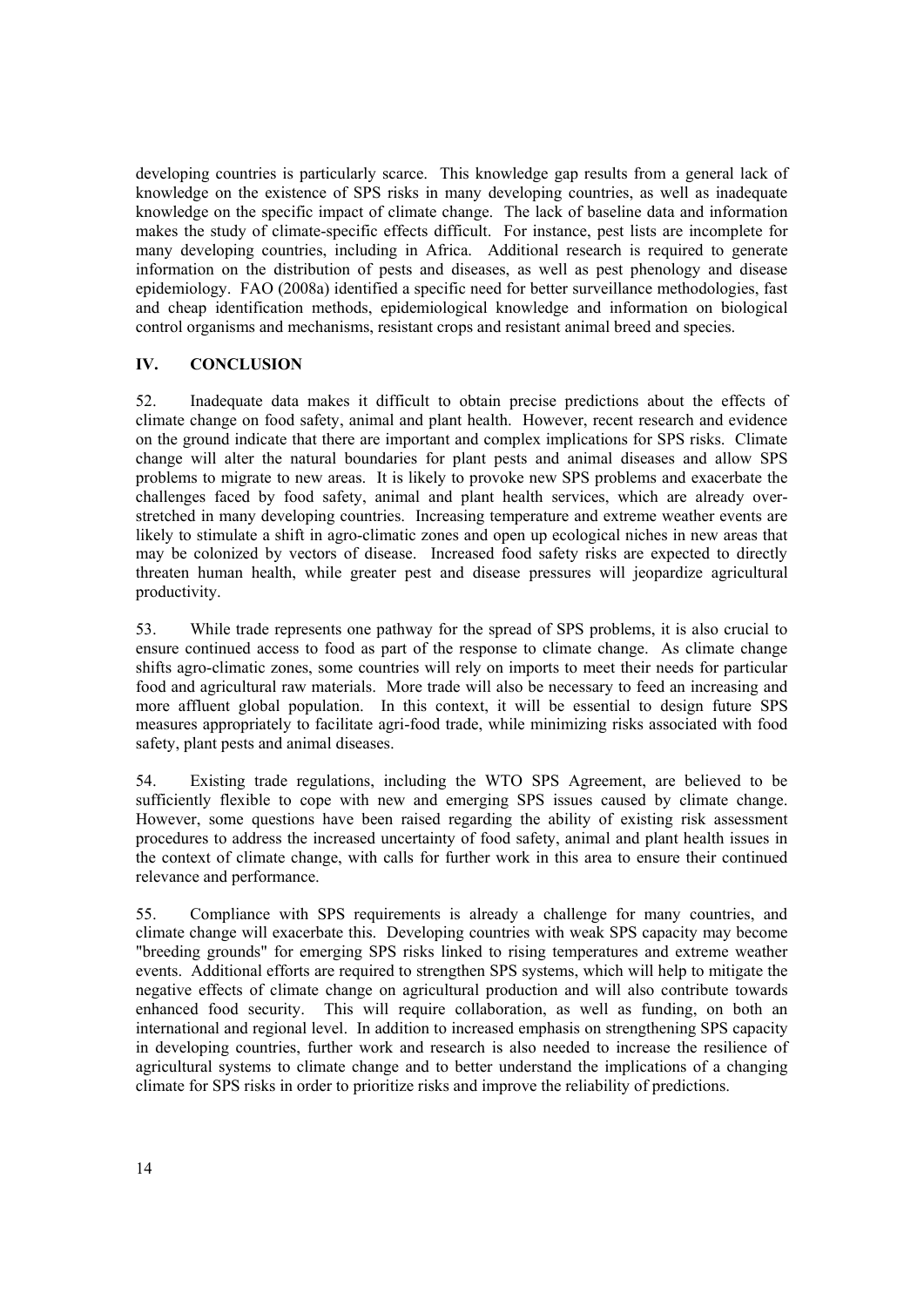#### **REFERENCES**

Ahmed, A. and Martin, W. 2009. "Climate Change, Trade and Poverty". Presentation to the seminar "Climate Change and Agricultural Trade – Risks and Responses" organized by the World Bank Development Economics Research Group and the Standards and Trade Development Facility in Washington, DC, 22-23 September 2009. Available at: Facility in Washington, DC, 22-23 September 2009. Available at: http://www.standardsfacility.org/en/TAClimateChangeAgenda.htm.

Ayres, M. P. 2009. "Climatic effects on pestilence and SPS risks". Presentation and background document for the seminar "Climate Change and Agricultural Trade – Risks and Responses" organized by the World Bank Development Economics Research Group and the Standards and Trade Development Facility in Washington, DC, 22-23 September 2009. Available at: http://www.standardsfacility.org/en/TAClimateChangeAgenda.htm.

Black, P. 2009. "Implications of climate change for SPS risk: Animal disease and production". Presentation and background document for the seminar "Climate Change and Agricultural Trade – Risks and Responses" organized by the World Bank Development Economics Research Group and the Standards and Trade Development Facility in Washington, DC, 22-23 September 2009. Available at: http://www.standardsfacility.org/en/TAClimateChangeAgenda.htm.

Campbell, I.D. 2009. "Climate change and invasive alien species: Some thoughts on regulatory challenges". Presentation and background document for the seminar "Climate Change and Agricultural Trade – Risks and Responses" organized by the World Bank Development Economics Research Group and the Standards and Trade Development Facility in Washington, DC, 22-23 September 2009. Available at: http://www.standardsfacility.org/en/TAClimateChangeAgenda.htm.

Cardenas-Lopez, J. 2009. "Future needs in SPS technical assistance". Presentation and background document for the seminar "Climate Change and Agricultural Trade – Risks and Responses" organized by the World Bank Development Economics Research Group and the Standards and Trade Development Facility in Washington, DC, 22-23 September 2009. Available at: http://www.standardsfacility.org/en/TAClimateChangeAgenda.htm.

Clarke, R. 2009. "Climate change: Food Safety Implications". Presentation to the seminar "Climate Change and Agricultural Trade – Risks and Responses" organized by the World Bank Development Economics Research Group and the Standards and Trade Development Facility in Washington, DC, 22-23 September 2009. Available at: http://www.standardsfacility.org/en/TAClimateChangeAgenda.htm.

Czubala, W., Shepherd B. and Wilson J. S. 2009. "Help or Hindrance? The Impact of Harmonized Standards on African Exports", Journal of African Economies, 18, 711–44.

EFSA. 2007. "Pest risk assessment – science in support of phytosanitary decision-making in the European Community". EFSA Scientific Colloquium Summary Report. Brussels: European Food Safety Authority (EFSA).

FAO. 2008a. "Climate-Related Transboundary Pests and Diseases". Technical background document for the expert consultation, FAO, Rome, 25-27 February 2008. Available at: ftp://ftp.fao.org/docrep/fao/meeting/013/ai785e.pdf.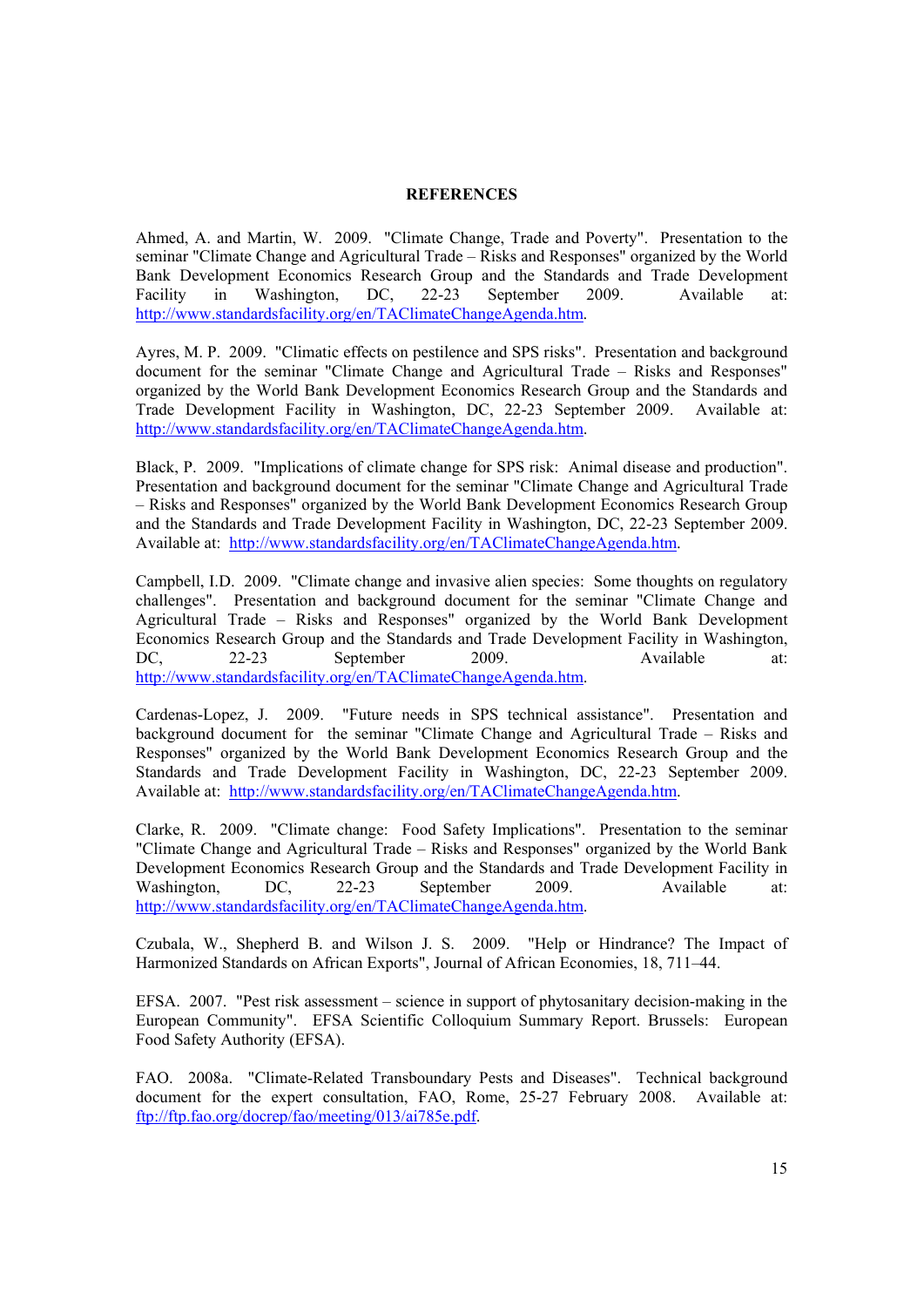FAO. 2008b. "Climate Change: Implications for Food Safety", FAO, Rome. Available at: http://www.fao.org/ag/agn/agns/files/HLC1\_Climate\_Change\_and\_Food\_Safety.pdf.

Fischer, G., Shah, M., van Velthuizen, H. and Nachtergaele, F.O. 2001. "Global agro-ecological assessment in the 21st century". International Institute for Applied Systems Analysis, Laxenburg, Austria.

Garcia, K.S. 2009. "Adapting to a changing climate – responses of German Technical Cooperation". Presentation and background document for the seminar "Climate Change and Agricultural Trade – Risks and Responses" organized by the World Bank Development Economics Research Group and the Standards and Trade Development Facility in Washington,<br>DC. 22-23 September 2009 Available at: DC, 22-23 September 2009. Available at: http://www.standardsfacility.org/en/TAClimateChangeAgenda.htm.

IPPC. 2008. Report of the Third Session of the Commission on Phytosanitary Measures. Rome, 7-11 April 2008. Available at: https://www.ippc.int/file\_uploaded/1249888979969\_CPM3\_English\_Final.pdf.

Jensen, M.F., Keyser, J. & Strychacz N. 2010. Non-Tariff Barriers and Regional Standards in the EAC dairy sector. Africa Trade Policy Note #2. World Bank.

Kamanzi, J. 2009. Summary of discussions during the session on future needs in SPS technical cooperation at the seminar "Climate Change and Agricultural Trade – Risks and Responses" organized by the World Bank Development Economics Research Group and the Standards and Trade Development Facility in Washington, DC, 22-23 September 2009. Available at: http://www.standardsfacility.org/en/TAClimateChangeAgenda.htm.

Knols, G.J. and Takken, W. 2007. "Alarm bells ringing: more of the same, and new and novel diseases and pests". In G.J. Knols and W. Takken (eds): "Emerging pests and vector-borne diseases in Europe". Ecology and control of vector-borne diseases, Volume 1. Wageningen Academic Publishers.

Mangelsdorf, A., A. Portugal-Perez & J. Wilson. 2011. "Voluntary and Mandatory Food Standards" forthcoming as a chapter in volume on Non-Tariff Standards, The World Bank.

OIE. 2008. "Climate Change: Impact on the Epidemiology and Control of Animal Diseases", Scientific Review, Vol. 27 (2), OIE, August 2008.

OIE. 2009. "Technical Session on Impact of Climate Change and Environmental Changes on Emerging and Re-emerging Animal Disease and Animal Production". Paper prepared by Peter Black and Mike Nunn for the 77<sup>th</sup> General Session of the World Organisation for Animal Health, 24-29 May 2009, Paris, France. Available at:

http://www.standardsfacility.org/Files/ClimateChange/OIE\_Technical\_Session\_Climate\_Change Report.pdf.

Portugal-Perez, Al., Reyes, J.D. and Wilson, J.S. 2010. "Beyond the Information Technology Agreement: Harmonization of Standards and Trade in Electronics". The World Economy, 33 (1870), p. 1897.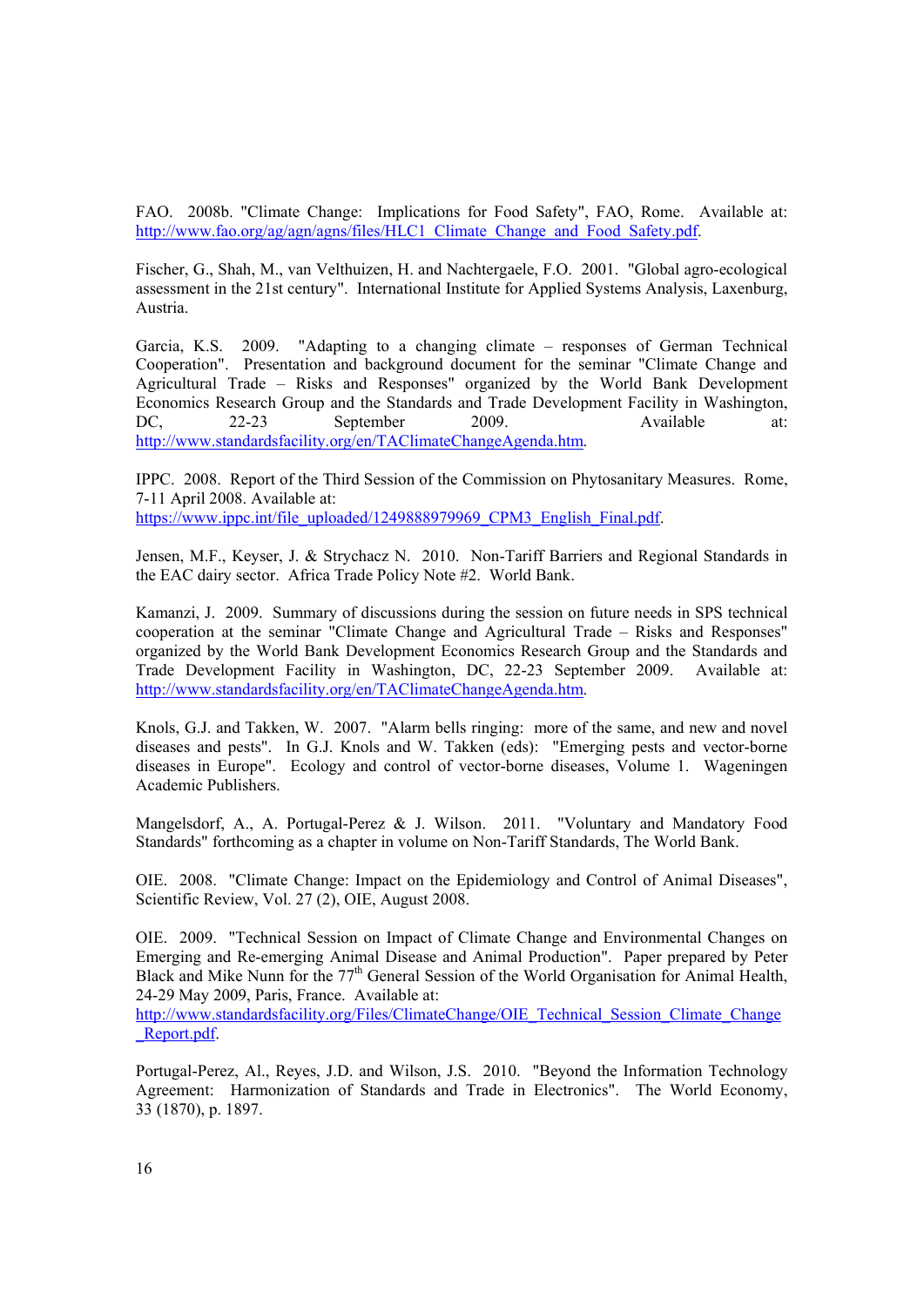Purse, B.V., Mellor, P.S., Rogers, D.J., Samuel, A.R., Mertens, P.P. and Baylis M. 2005. "Climate change and the recent emergence of bluetongue in Europe". Nature Reviews Microbiology, Vol. 3, No. 2, pp. 171-181.

Scannell, M. 2009. "Mainstreaming climate change and SPS in policy-making: Likely challenges based on the EU experience". Presentation and background document for the seminar "Climate Change and Agricultural Trade – Risks and Responses" organized by the World Bank Development Economics Research Group and the Standards and Trade Development Facility in Washington, DC, 22-23 September 2009. Available at:

http://www.standardsfacility.org/en/TAClimateChangeAgenda.htm.

Sikora, R.A. 2009. "Future Needs in SPS Technical Cooperation". Presentation and background document for the seminar "Climate Change and Agricultural Trade – Risks and Responses" organized by the World Bank Development Economics Research Group and the Standards and Trade Development Facility in Washington, DC, 22-23 September 2009. Available at: http://www.standardsfacility.org/en/TAClimateChangeAgenda.htm.

Smith, J. 2009. Summary of Discussions during the session on addressing SPS risks related to Climate Change at the seminar "Climate Change and Agricultural Trade – Risks and Responses" organized by the World Bank Development Economics Research Group and the Standards and Trade Development Facility in Washington, DC, 22-23 September 2009. Available at: http://www.standardsfacility.org/en/TAClimateChangeAgenda.htm.

STDF. 2009. "Implications of Climate Change on Sanitary and Phytosanitary Issues and Development". Background Note (STDF/Coord/292/BackgroundNote). Available at: http://www.standardsfacility.org/Files/ClimateChange/STDF\_Coord\_292\_BackgroundNote\_Jun0 9.pdf.

Sutherst, R.W. 2008. "Climate change and vulnerability to introductions by plant and animal pests and diseases". In FAO (2008a): "Climate-Related Transboundary Pests and Diseases". Technical background document for the expert consultation, FAO, Rome, 25-27 February 2008.

Thorpe, A. and Bennett, E. 2004. "Market-Driven International Fish Supply Chains: The Case of Nile Perch from Africa's Lake Victoria". International Food and Agribusiness Management Review, Vol. 7, Issue 4.

University of Texas Medical Branch at Galveston. 2009. "Role Of Climate Change In Disease Spread Examined". Science Daily 9 February 2009. Accessed on 1 September 2010 http://www.sciencedaily.com/releases/2009/02/090205142203.htm.

Wilson, John S. 2001. "Bridging the Standards Divide: Recommendations for Reform from a Development Perspective". Background paper for The World Bank, World Development Report "Building Institutions for Markets" (2002).

Wilson, John S. & Victor Abiola, eds 2003. "Standards and Global Trade: A Voice for Africa" The World Bank.